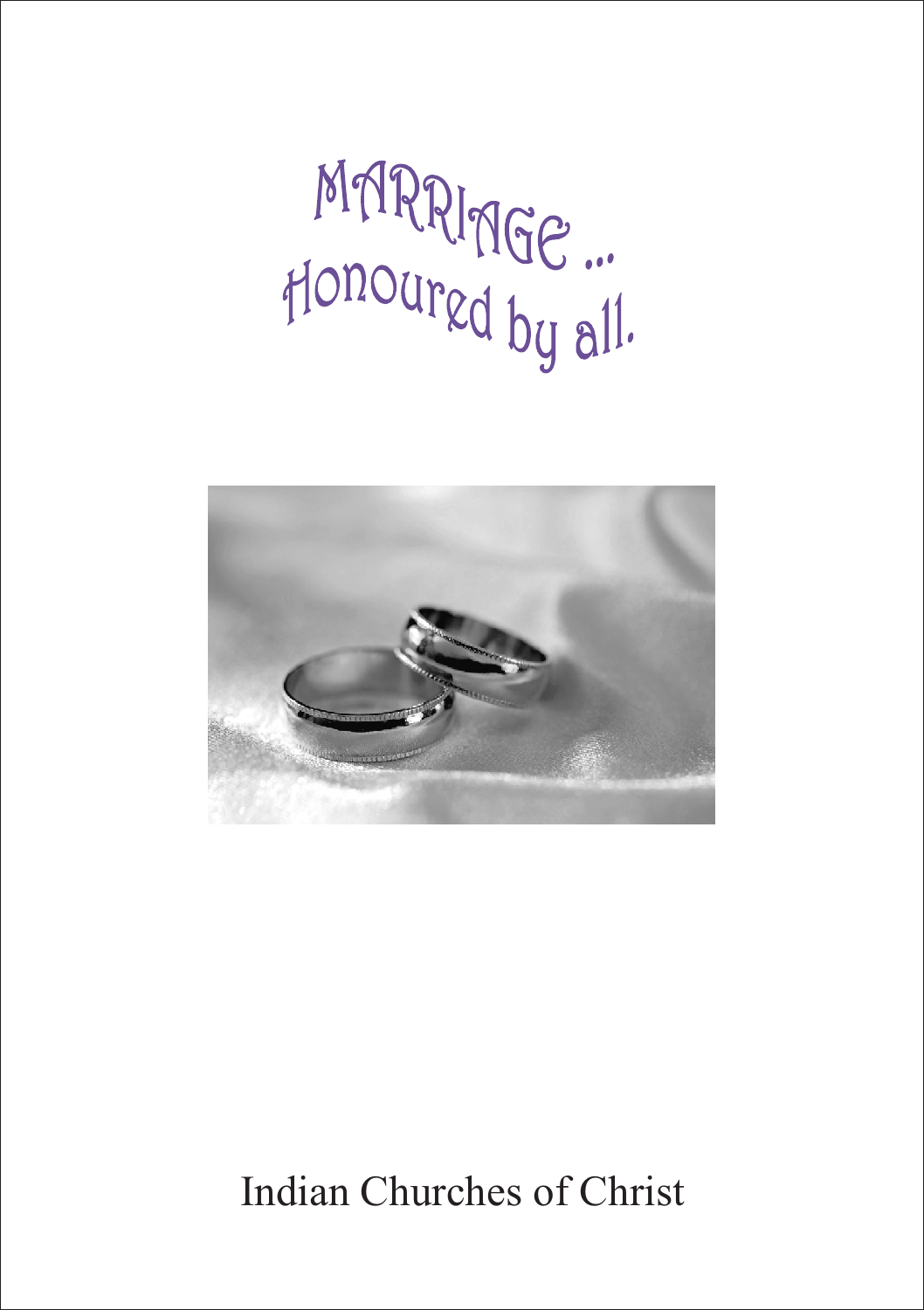# **INDEX**

| Lsn.No. | <b>Name of Lesson</b>      | Pg. No. |
|---------|----------------------------|---------|
| 01      | Ahab & Jezebel - Part 1    | 5       |
| 02      | Uriah & Bathsheba - Part 2 | 6       |
| 03      | Adam & Eve - Part 1        | 7       |
| 04      | Cain & Abel - Part 2       | 10      |
| 05      | Jacob & Rachel             | 12      |
| 06      | Nabal & Abigail            | 17      |
| 07      | Noah & Family              | 18      |
| 08      | Eli & Sons                 | 20      |
| 09      | Isaac & Rebekah            | 22      |
| 10      | Abraham & Sarah            | 28      |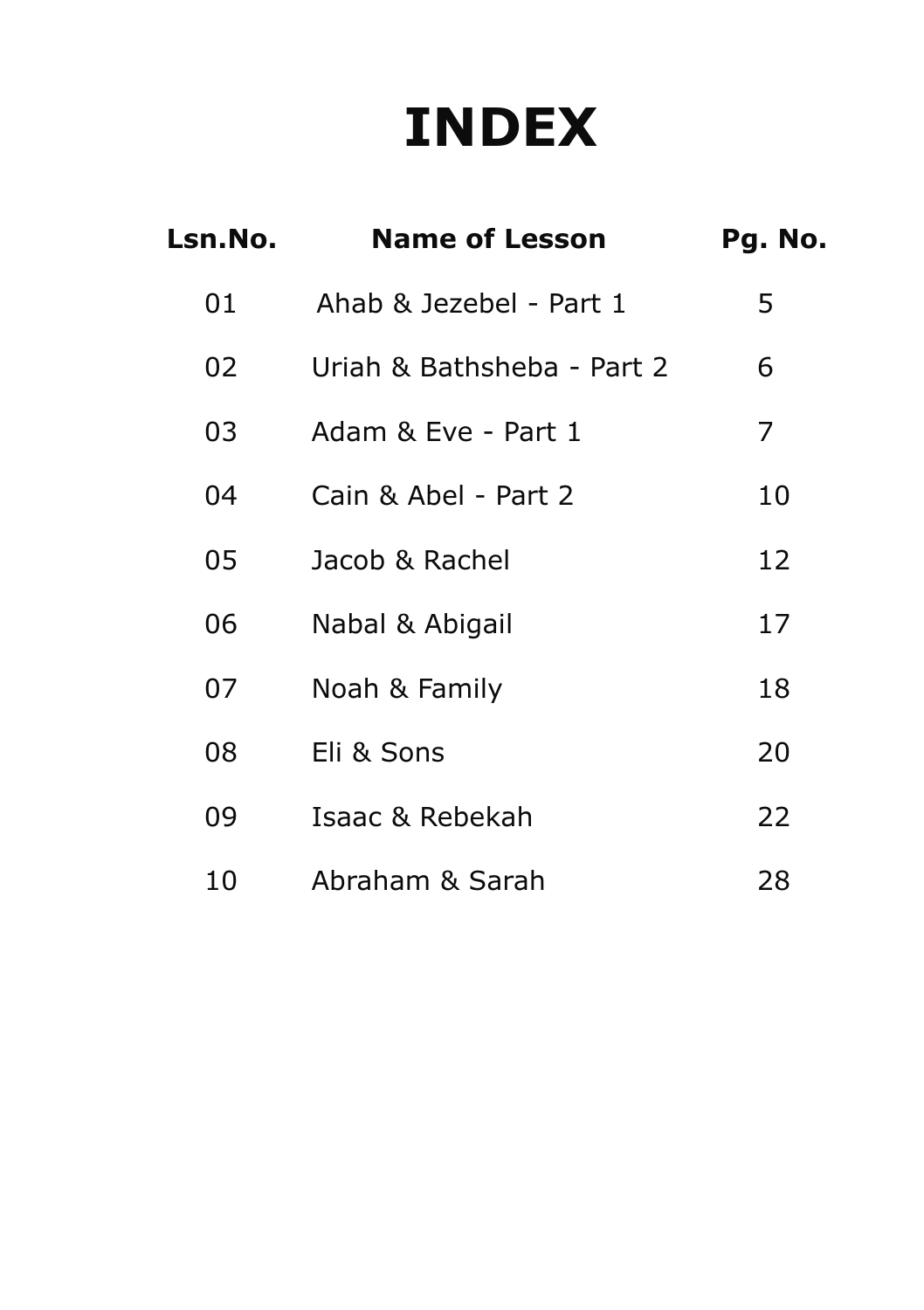# **Lesson - 1 AHAB & JEZEBEL - PART# I**

### **Couple Profile:**

Ahab was the king of Israel who ruled Israel for 22 years. He got married to Jezebel, the daughter of the king of Sidon. They both were supposed to take care of God's people (1Kings 20).

#### **Life Assessment:**

- 1. After their marriage, Ahab was led astray to worship Baal by his wife, something that God detested
- 2. Jezebel dominated his life in many ways and Ahab too allowed her to do whatever she felt like doing
- 3. There was no Godly fear in Ahab's life, his heart was filled with pride, selfishness and he was not content with what he had
- 4. Both Ahab & Jezebel compromised and were involved in all kinds of sin and Ahab was considered as the most evil king in the eyes of God
- 5. In their greed and hatred, they falsely accused Naboth and sentenced him to be stoned to death
- 6. They both had a miserable death and all their sons and relatives were brutally killed as prophesied by the prophet Eliza

#### **Lessons to Learn:**

□ Be careful to *SERVE GOD ALONE* as a family (at times, our jobs, people, worldly matters etc can become a Baal to us) Beware of *GREED* (don't focus on what we do not have) Watch out for any *EVIL INTENTION* Never *TOLERATE SIN* amongst yourselves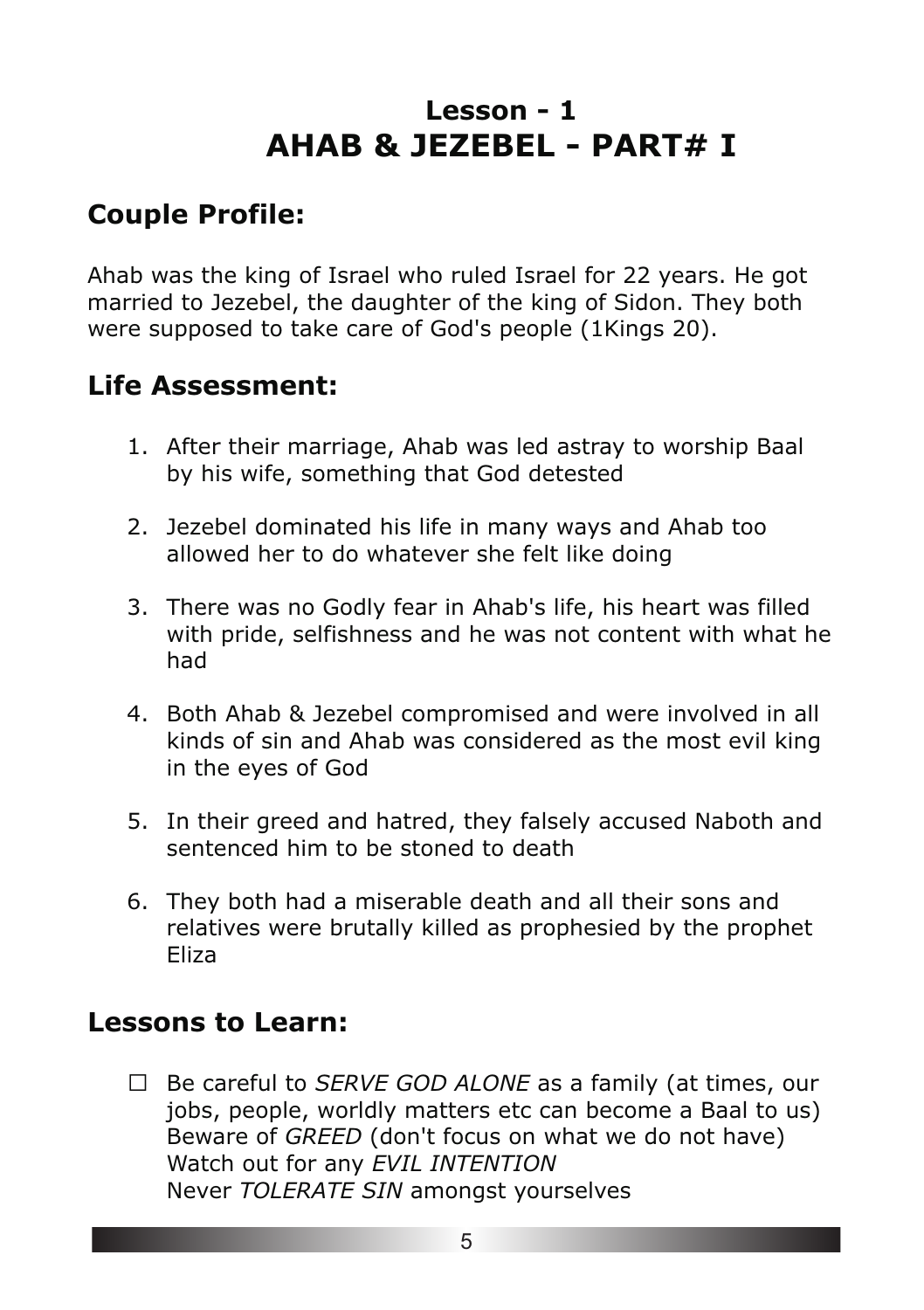# **Lesson 2 URIAH & BATHSHEBA - PART# II**

### **Couple Profile:**

Uriah was a faithful and loyal soldier of the army of King David. He was married to a beautiful woman by the name of Bathsheba. They lived close to the king's palace in Jerusalem (2 Samuel 11:1-28).

#### **Life Assessment:**

- 1. Uriah had deep convictions to fight for God's army and was willing to be away from his wife. He was so concerned for the Ark of God and for his fellow soldiers, that he refused King David's offer of being with his wife for sometime. He did not think about his personal interests during the time of battle. All he wanted was to go back and bring victory for the Lord
- 2. Bathsheba, on the other hand, was beautiful and attractive from the outside but on the inside, she was ugly and unspiritual. Her conviction about purity was low and she didn't mind getting exposed. She didn't refuse the King's desire. She never felt any remorse after committing adultery and was not ashamed to send the news of her pregnancy to the king through someone
- 3. Bathsheba's compromised life and her casual attitude towards adultery led to the murder of her great husband

#### **Lessons to Learn:**

□ Never *COMPROMISE* with any kind of impurity Watch out and be *CAREFUL* as to what we read, watch and think Keep a *STANDARD OF PURITY* in our marriage (Ephesian5:2)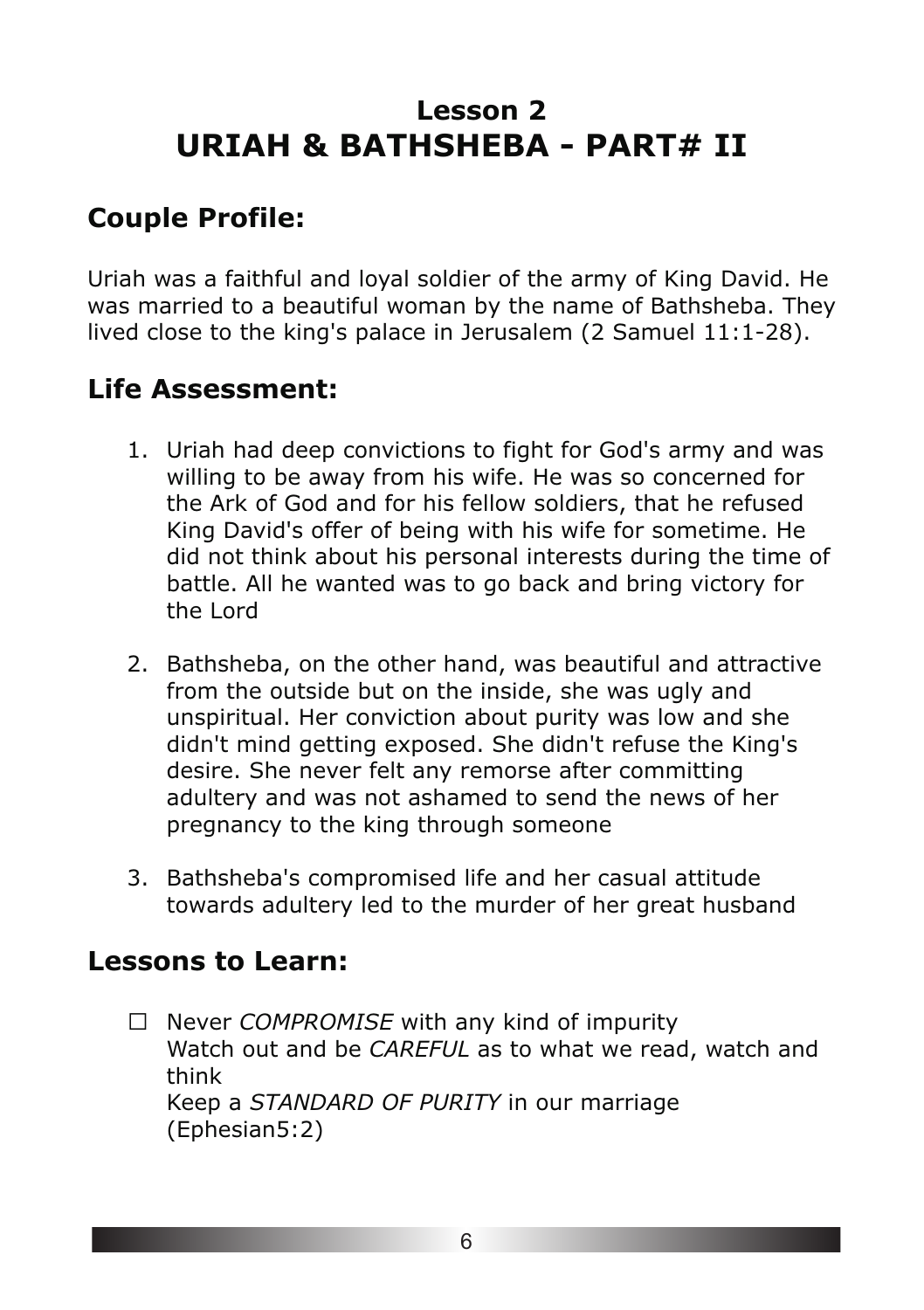# **Lesson 3 ADAM AND EVE - PART# I**

### **Couple Profile:**

They were the first couple of the world. God ordained their marriage. It was God's choice that Adam received Eve as his wife. As family responsibility, Adam was supposed to work and take care of the Garden entrusted to his care. He lived in close proximity to God. Eve was to be a helper to Adam, taking a lower role than Adam and a spiritual co-partner to him, helping each other stay faithful to God and uphold His instructions. They had sons and daughters (how many is not recorded in the Bible). Prominent among their children are Cain, Abel and Seth.

### **Scripture Reading:**

Adam's view of his wife and the very reason as to how they become an independent family – Read Genesis 2: 23-24

How their relationship with God and with each other got strained:

- a. Instruction by God to Adam Genesis 1:28-29, Genesis 2:15-17
- b. Fall of the first couple Genesis 3

#### **What went wrong with Adam & Eve: (thoughts to consider?)**

#### **Adam:**

- 1. Adam's understanding of God's word could be one of the reasons. Had he been serious about the depth of understanding and commitment to God's word, he wouldn't have led Eve astray (Hebrews 2:1)
- 2. Cave into pressure exerted by Eve. God destined man to be the head of his wife (Ephesians 5:23)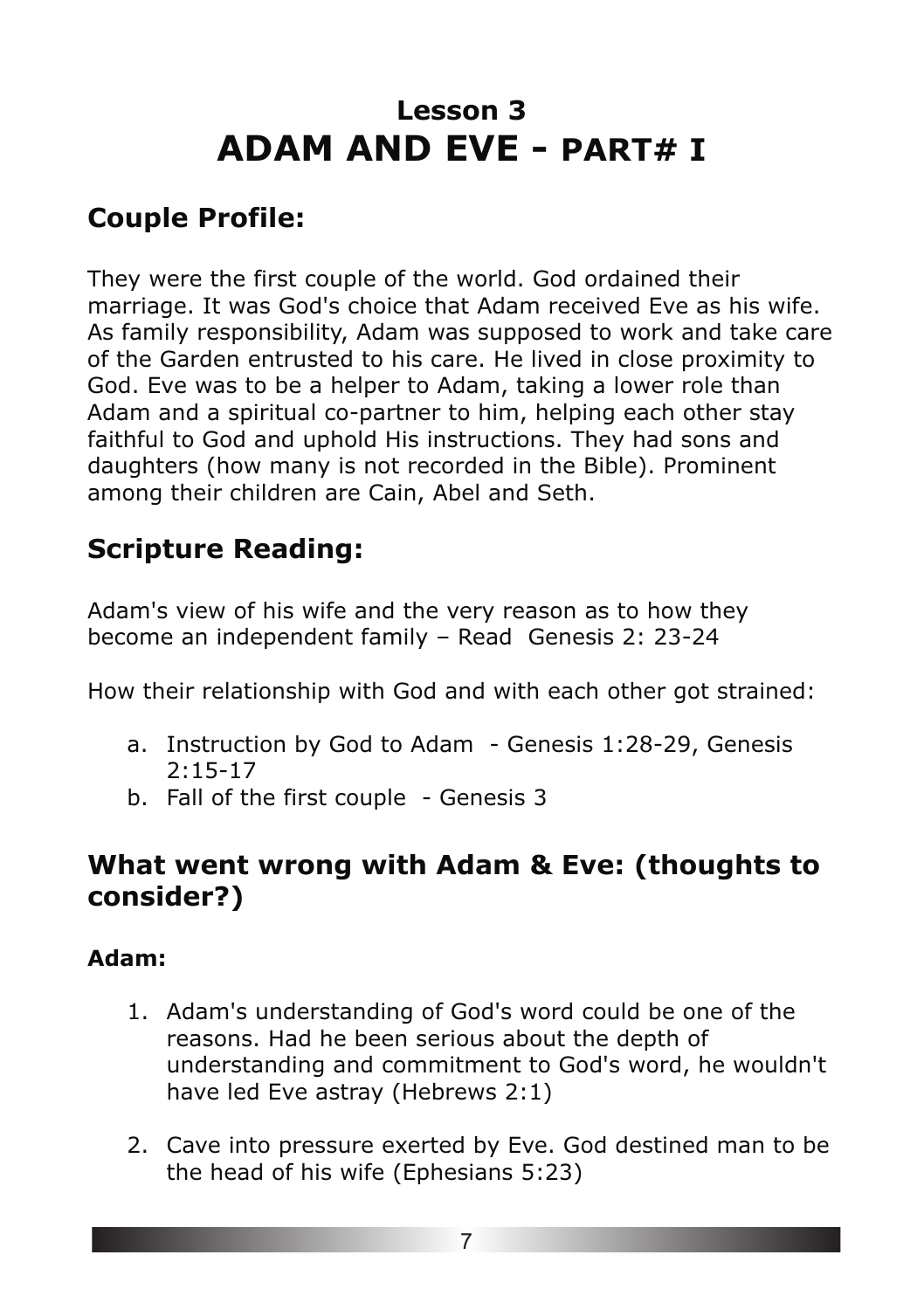- 3. He was unaware of Eve's friends. Here she associated herself with someone crafty and Adam was not aware (1 Corinthian 15:33)
- 4. When Eve fell into sin, Adam did not lead her to the path of repentance (did not confront her with regards to what she did) rather he also along with her, enjoyed the pleasure of sin
- 5. He hid the truth from God. He still had the opportunity to confess to God and be repentant. God was not upset because of *WHAT* he did, but because of his *DECEIT* - the very thing that made God banish both of them from His garden
- 6. When discipled, Adam shifted the blame rather than accept his personal responsibility which led to sin

#### **Eve:**

- 1. Woman who gave into greed
- 2. Worldly relationships
- 3. She lacked understanding of God's instructions
- 4. She was leading rather than being submissive and allowing her husband to lead and make decisions

### **PERSONAL ASSESSEMENT:**

Based on what you learned from Adam and Eve, write down the weaknesses you see in yourself.

#### **Husband:**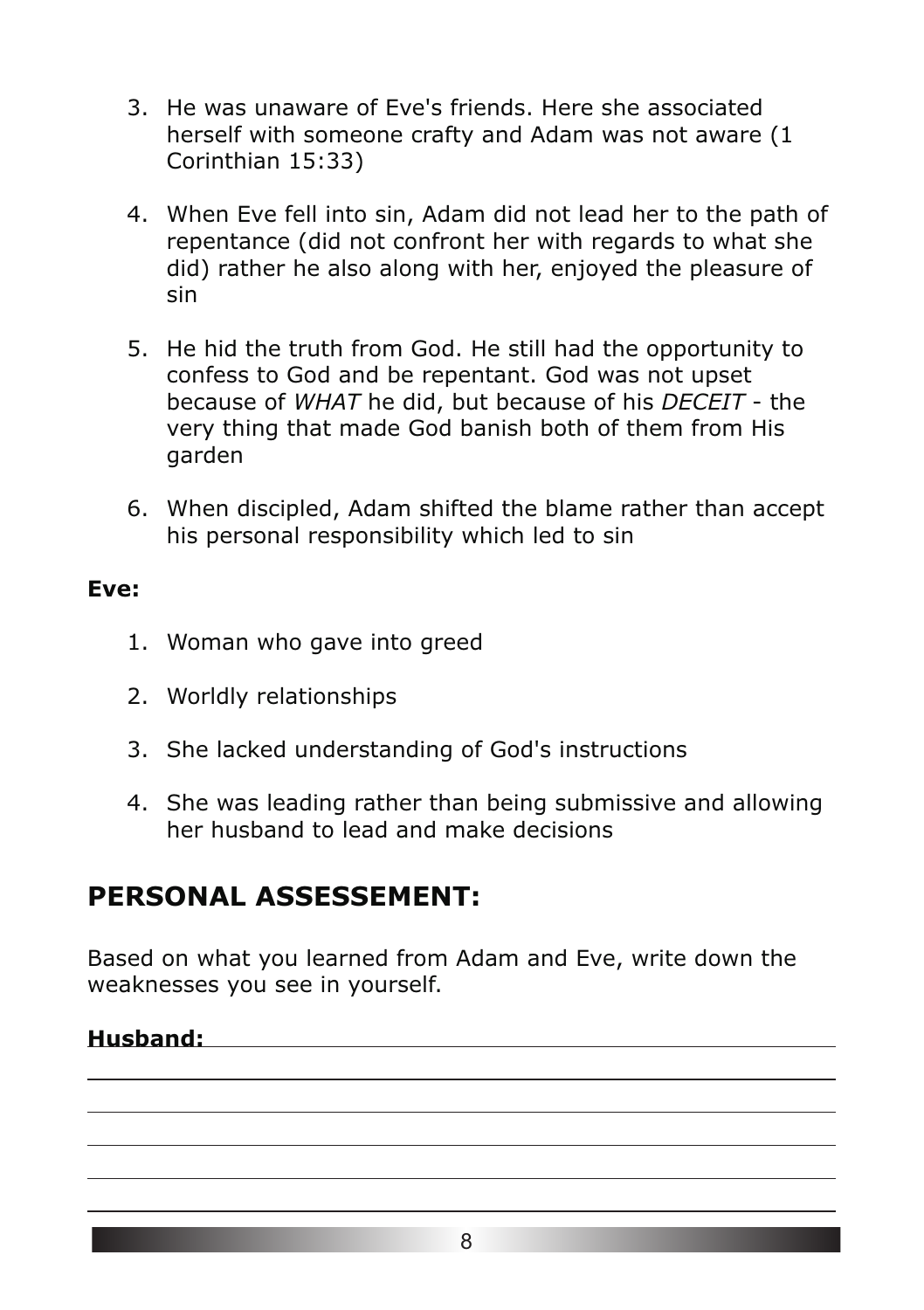#### **Wife:**

### **ACTION PLAN:**

Having identified your weaknesses, please invest quality time with your support group leader and ask them how you need to be held accountable in order to bring about changes in you marriage relationship and in your relationship with God.

#### **PRAYER FOCUS:**

Ask God to forgive you for rebelling against Him in the areas you have acknowledged and lead you to complete repentance.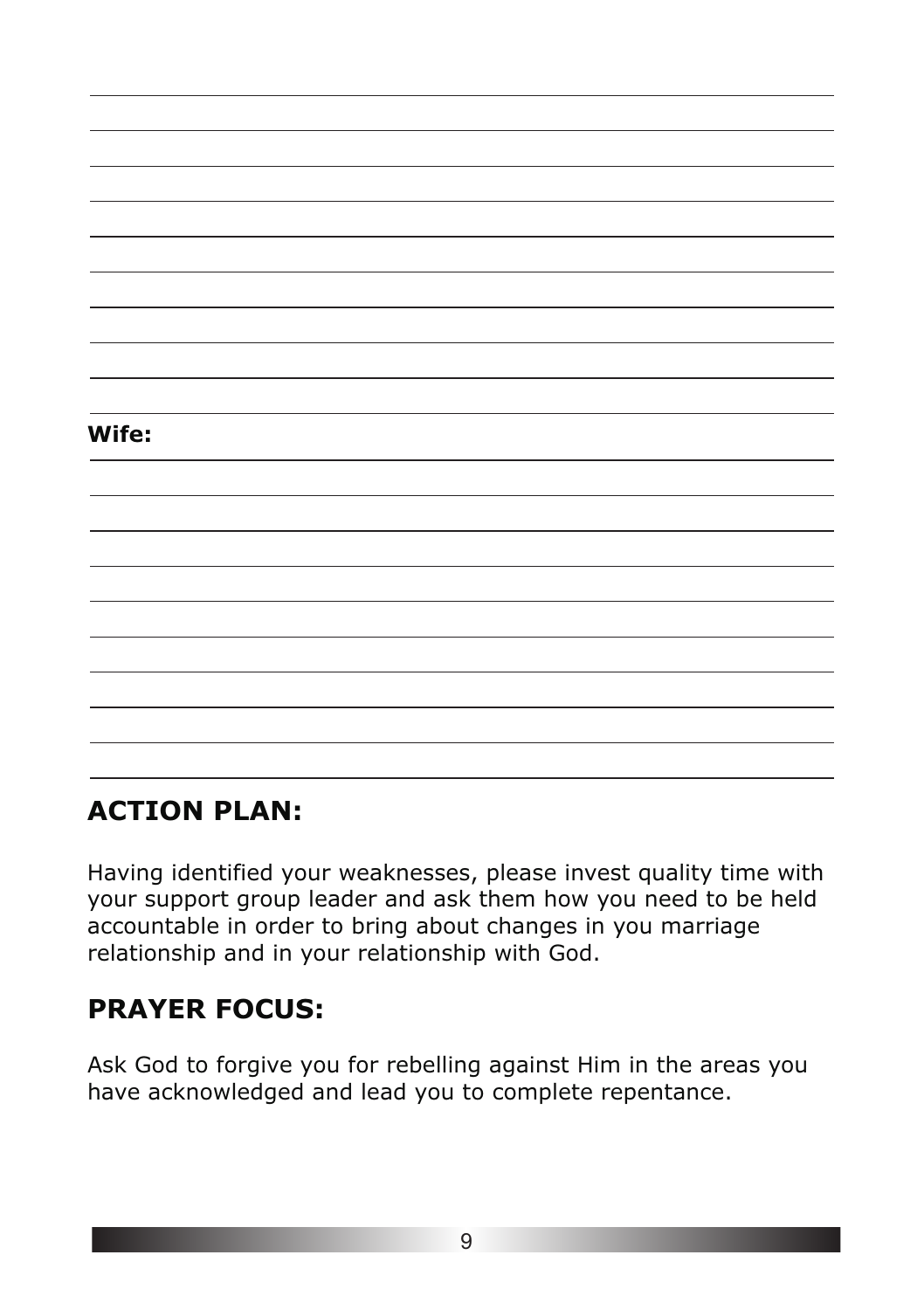# **Lesson 4 CAIN AND ABLE - PART# II**

### **Profile of first brothers:**

We all know the story of Cain and Abel - the sons of Adam and Eve. What we fail to look into in the story is the influence of parents on children who lived different lifestyles. The objective of analysis of this story is to help each of us understand hidden things we overlook as parents.

#### **Scripture Reading:**

Sibling Rivalry: Genesis 4:1-10; 1 John 3:12

#### **Hidden Principles on Parenting:**

- 1. Do not take sides when it come to children
- 2. Do devotionals to build their relationship with each other
- 3. Teach them to revere God and give him their best not the left over. Make sure our kids attend devotions and church services
- 4. Disciple kids with firmness and with the word of God. Deal with the heart issues. Children cannot throw tantrums

#### **PERSONAL ASSESSEMENT:**

Based on the above study, which areas have you been neglecting in your Children. Write it down below:

#### **As Father:**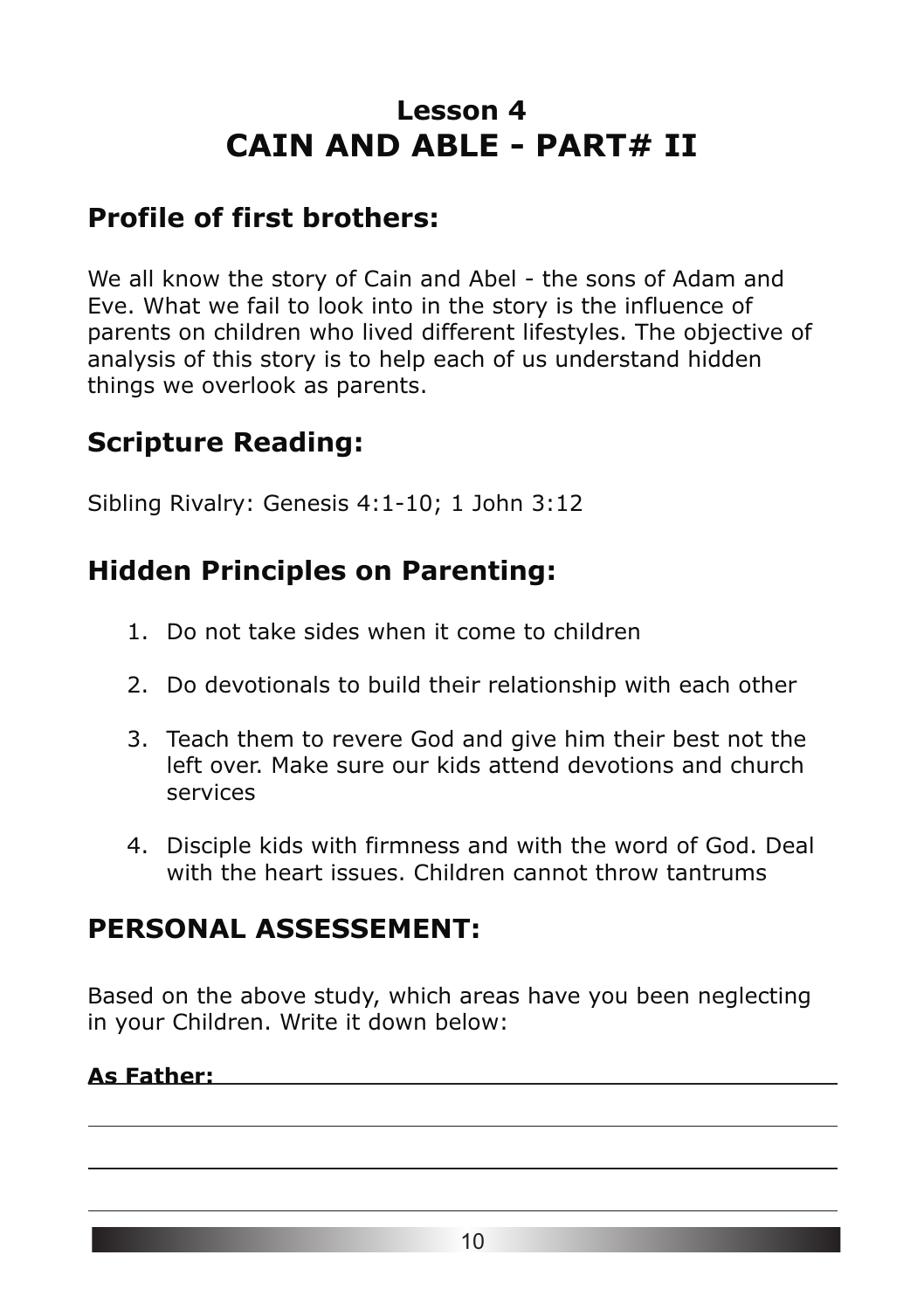#### **As Mother:**

#### **ACTION PLAN:**

Having identified your weaknesses, please invest quality time with your support group leader and ask them how you need to be held accountable to bring about changes in your children. If your child is 10 years and above in age, have a discipler help them out.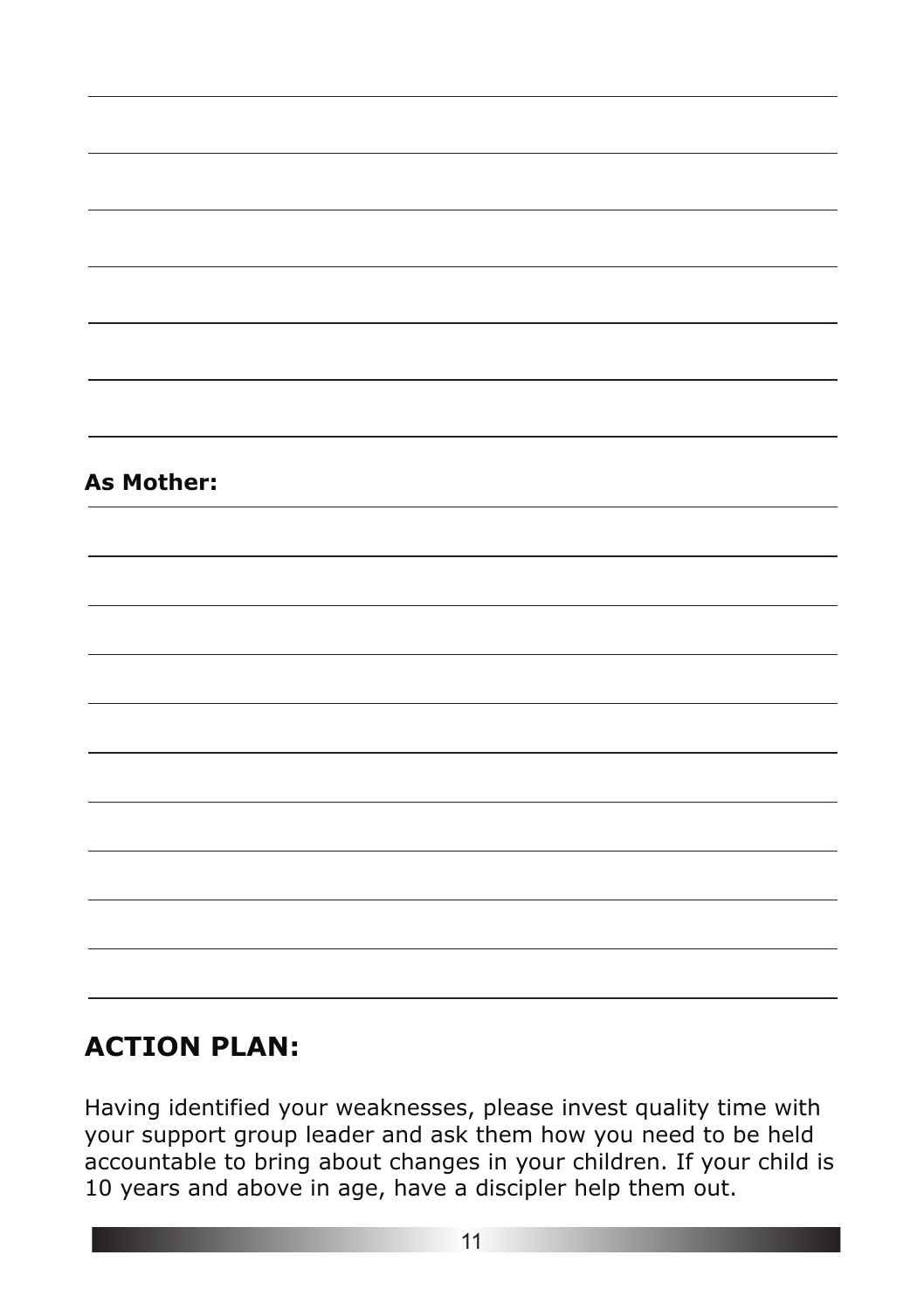# **Lesson 5 JACOB AND RACHEL**

### **Scripture Study:**

Genesis 28: 1–32

### **INTRODUCTION**

Jacob ran from his brother Esau who threatened to kill him for stealing his birthright (position) and blessing (money). Jacob received God's promise at Bethel. "Behold I am with you and will keep you wherever you go, and will bring you back to this land; for I will not leave you until I have done what I have promised to you" (Gen. 28:15 NIV).

a. Jacob was the deceitful deal maker

b. Rachel was the beautiful girl with a selfish spoiled attitude

### **THEY MEET AND THEY MARRIED**

1. Outward beauty - What did Jacob first notice about Rachel $\Box$ "Beautiful of form and face" (29:17 NIV). "Beautiful and well formed" (28:17 KJV).

2. Love at first sight - What was Jacob's response to Rachel $\Box$ "Rolled the stone from the well and watered the flock" (29:10). "Jacob kissed Rachel and wept" (28:11). Just showing off. 3. Not long enough - How long before Jacob commits to marry Rachel $\square$ "Jacob stayed with Laban one month" (29:14). I will serve thee seven years for Rachel thy youngest daughter" (29:18).

### **HOW LONG BEFORE PROPOSING?**

- To know her well enough to make a life-long commitment
- To know it's true love and not sexual lust
- To know God's will
- To know the person, not our mental image of them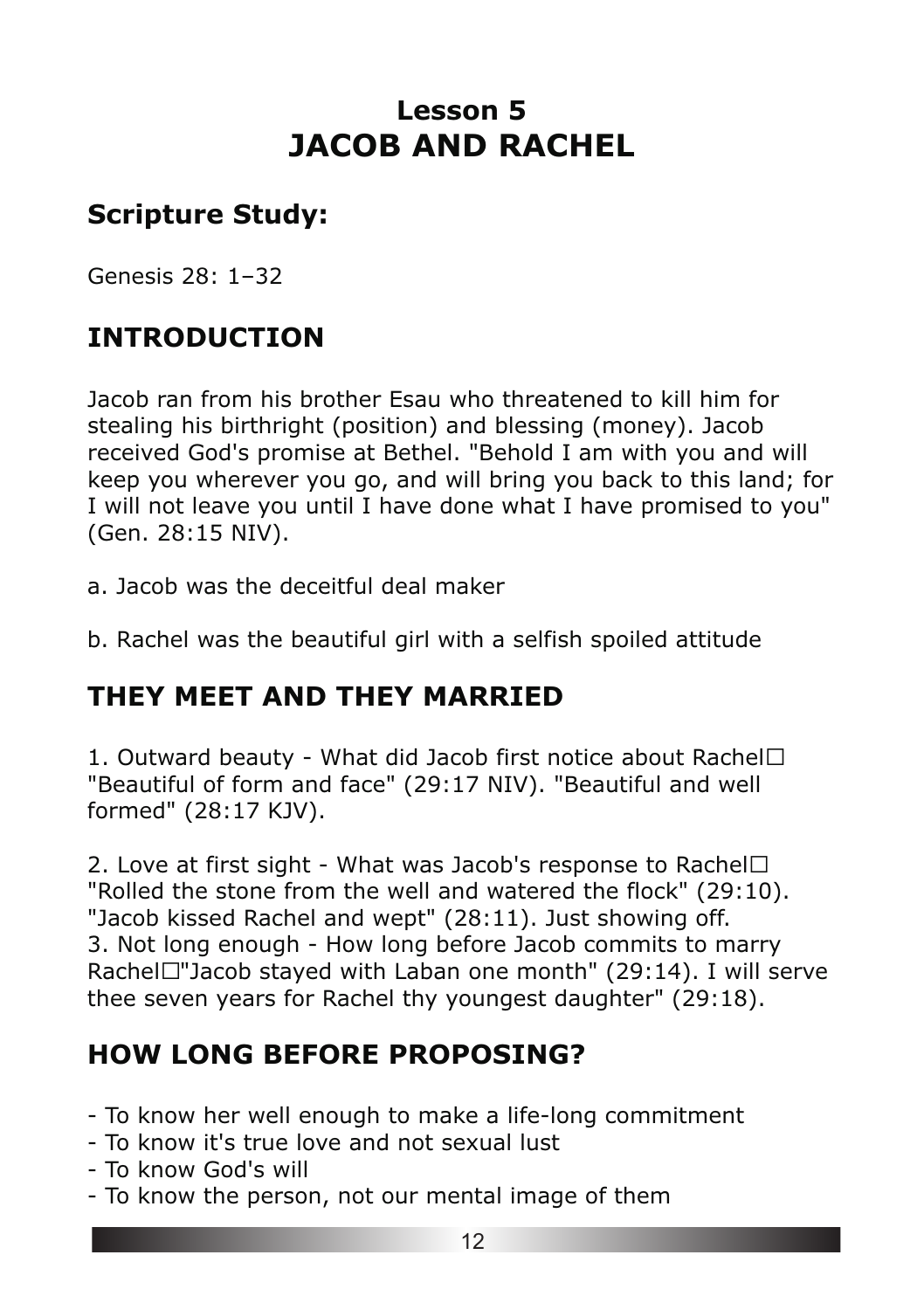4. Yes, but it takes time - Can a marriage that begins with physical attraction grow into lasting love $\Box$  Hint: You don't know if it is true love until you endure the first squabble!

5. Absence makes the heart grow fonder - Did Jacob lose his feelings in seven years of service $\Box$ "Jacobs served seven years for Rachel and they seemed unto him, but a few days, for the love he had for her" (29:20). Hint: You don't know if it's true love until you endure a limited separation.

### **MARRY IN HASTE, REPENT IN LEISURE**

- Infatuation is in a hurry because it's self-centered
- Infatuation says I must marry because you make me feel good
- Love says I can wait to make sure this is good for you

6. The trickster got tricked - The sly Laban substitutes Leah for Rachel on the wedding night. You hurt a marriage when you "trick" a person to marrying you for sex, a baby, money, fun, or "empty promises"

7. Give Leah a honeymoon - What was Laban's explanation $\Box$ "Complete this bridal week (honeymoon) . . . and we will give you the other (Rachel) for the service for another seven years" (29:27 NIV)

### **TWO ALTERNATIVES**

- Jacob could have rejected Leah (and lost Rachel)
- Jacob could have accepted Leah as God's will

8. One man for one woman for one lifetime - Does God's will  $include$  bigamy $\square$ No!

a. God uses people where He finds them

b. Sometimes the Bible describes not prescribes

1. Her jealousy was manifested - When Leah had children, Rachel complained to Jacob, "Give me children, or else I die" (30:1)

2. What is wrong with Rachel's jealousy $\Box$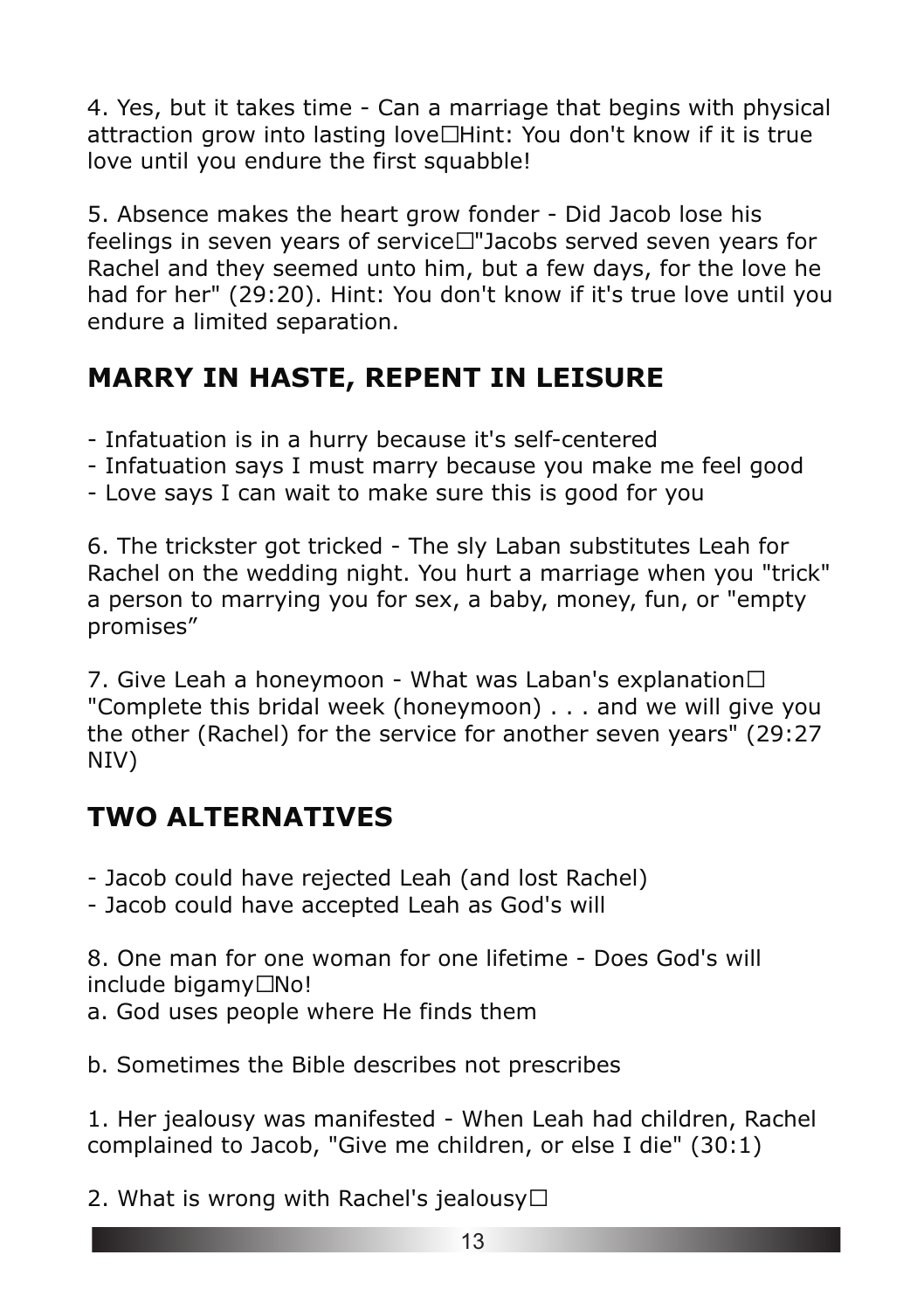a. Rachel not Leah had the beauty

b. Rachel not Leah had the husband's love

c. Rachel had everything but children, so she became envious, jealous, selfish, demanding and discontented

d. Rachel's jealousy got her husband mad at her. "Jacob's anger was kindled against Rachel, am I in God's stead $\Box$  (30:2)

3. Sin of discontented wife - Wants children, rejects a pregnancy, home-maker, wants to work, working mother wants to stay home, doesn't like home, job, money husband makes, husband's habits, even the husband himself

4. Sin of discontented husband - Criticizes the way she keeps house, dresses, treats children, gains weight, wastes time, spends money, or disciplines the children

5. How can you deal with discontentment $\Box$ 

a. Talk it out

b. Change expectations

- c. Look at reasons
- d. Look at spouse's good qualities

e. Plan to "crucify" your discontentment - "Godliness with contentment is great gain" (I Tim. 6:6).

f. Re-educate your desires, "I have learned in whatsoever state I am, therewith to be content" (Phil. 4:11)

6. Schemed like her grandmother Sarah - How did Rachel deal with her childlessness<sup>'</sup> Rachel told Jacob, 'Sleep with my servant Bilhah and she shall bear children for me'" (30:3 ELT)

7. A contest for Jacob's affection - How did Rachel relate to her sister $\square$ "With many wrestlings, I have wrestled with my sister, and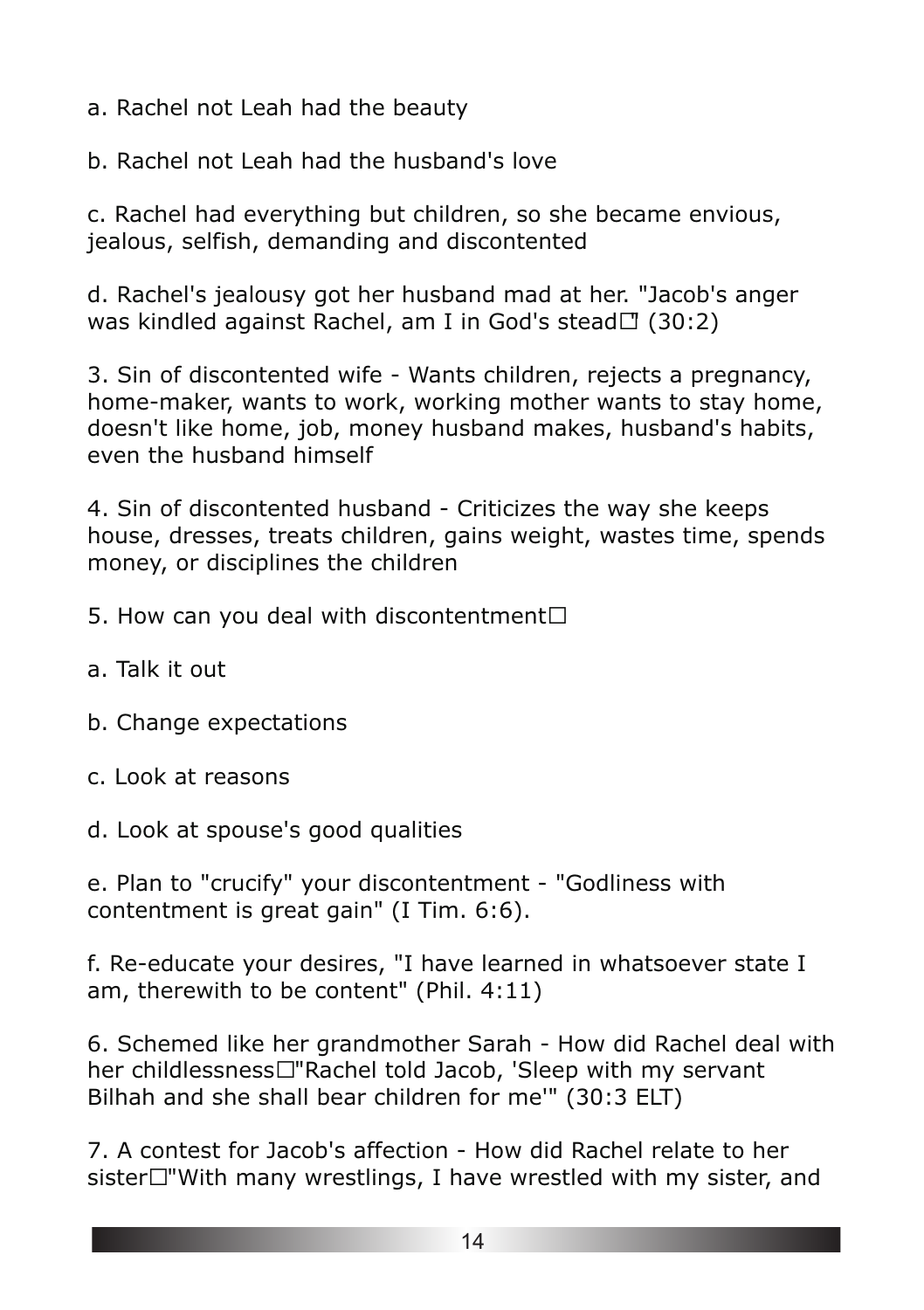I have indeed won" (Gen. 30:8 ELT)

8. Traded sex for salad - Rachel always wanted something that wasn't hers. Rueben found special roots growing and brought them to Leah. Rachel begged for them. Leah angrily replied, "Wasn't it enough that you stole Jacob's love, now you will steal my son's roots" (30:15). Rachel said, "I'll let him sleep with you tonight if you give me the roots" (30:15 ELT).

9. Wanted one more son - Was Rachel content when she finally gave birth to a son $\Box$  Named him Joseph, which means "may he add." Then said, "May the Lord give me another son" (30:24 ELT).

10. Stole her father's inheritance - How else did Rachel show her nature when she left her father's family $\Box$ "Rachel had stolen the images that were her father's" (31:19). Idols were symbolic of inheritance right

11. Lied to father - When Laban caught up with Jacob and the family returning to the Holy Land, he searched for them. Sweet beautiful little Rachel was an ill-tempered "demon."

# **DID THEY LIVE HAPPILY EVER AFTER?**

1. Gave Rachel protection - When facing danger, Jacob gave Rachel more protection than the rest of the family. (33:2)

2. God gave her one last request - Rachel had another son with severe labor pains. Before dying she named him, "Son of my sorrow." Jacob re-named him Benjamin. "Son of my right hand."

3. Protected "Ben" like "Rachel" - Did Jacob ever get over Rachel⊡No!

4. Irony - What can be said about their burial  $\square$  Jacob buried next to Leah, but Rachel lies alone by the side of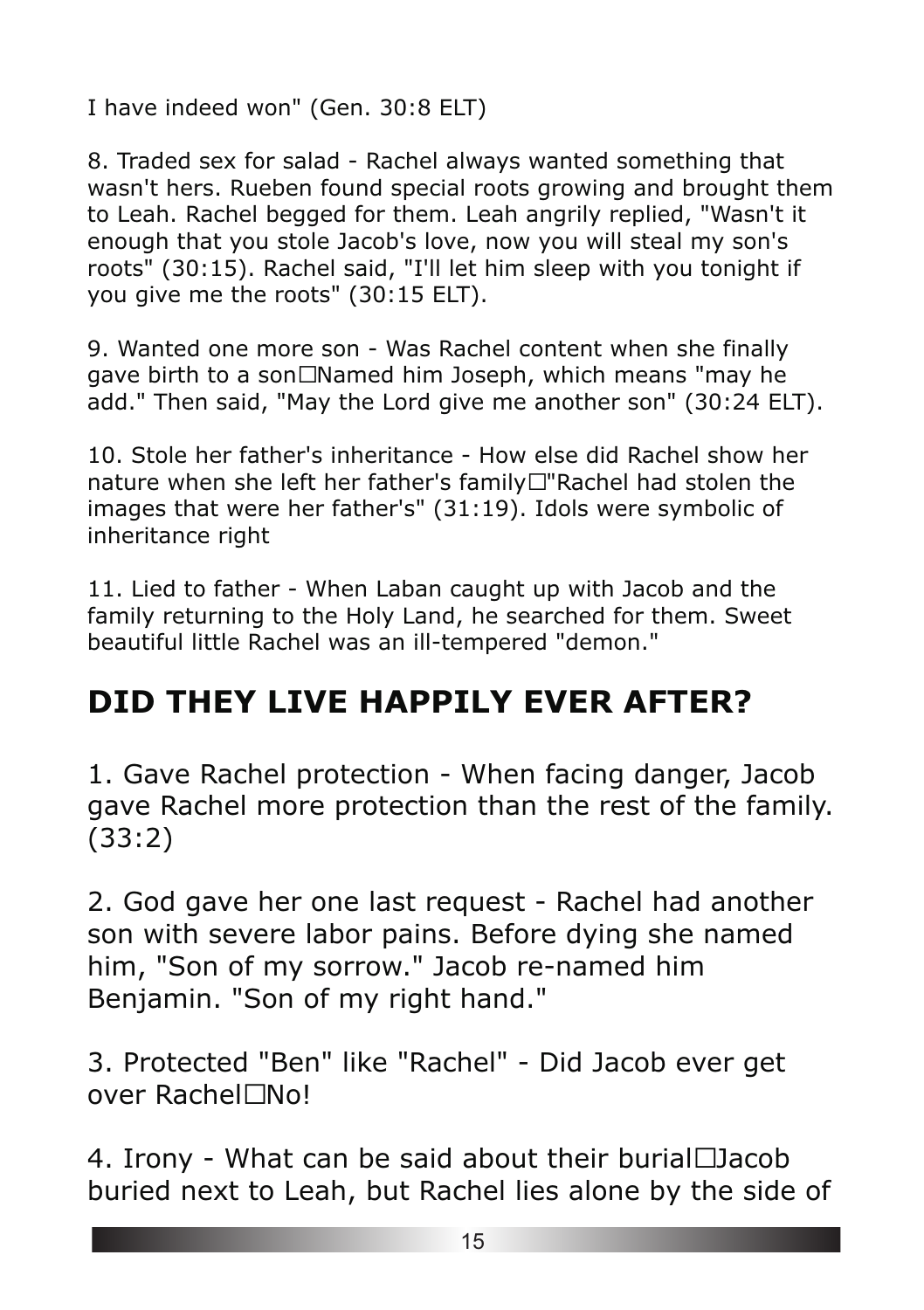#### the road

### **PRACTICAL TAKE AWAYS**

1. Is your discontentment destroying your family  $\Box$ 

2. Is discontent a cancer that keeps you from enjoying life $\Box$ 

- 3. Does discontentment keep you from relating to people $\Box$
- 4. Does discontentment lead to loneliness $\Box$

5. Our greatest contentment is found in God - "Be content with such things as ye have, for He hath said, I will never leave thee or forsake thee" (Heb. 13:5)

Family relationships aren't always fair. My mother used to say, "LIFE isn't fair." I got tired of hearing that.

Lord, when I think life isn't fair, remind me that I am not always fair to others. Sometimes I show more attention to one grandchild than another. I know I've been guilty of responding more to the family member who does things "my way or to the one who agrees with ME. I pay attention to people who pay attention to me.

Help me appreciate the way You lead even when I don't understand or even see the end result.

### **QUESTIONS FOR DISCUSSION**

1.Sometimes we need to confess our sins or weaknesses to paper. Write out the selfish or mean things you do that have hurt your spiritual growth, or harmed your relationship with your spouse.

2. Describe a person who has made a positive influence on you or your marriage. How did they do it $\Box$  Were they selfish or mean  $\Box$ What were their good qualities $\Box$ 

3. Describe some changes in your life that would strengthen your marriage.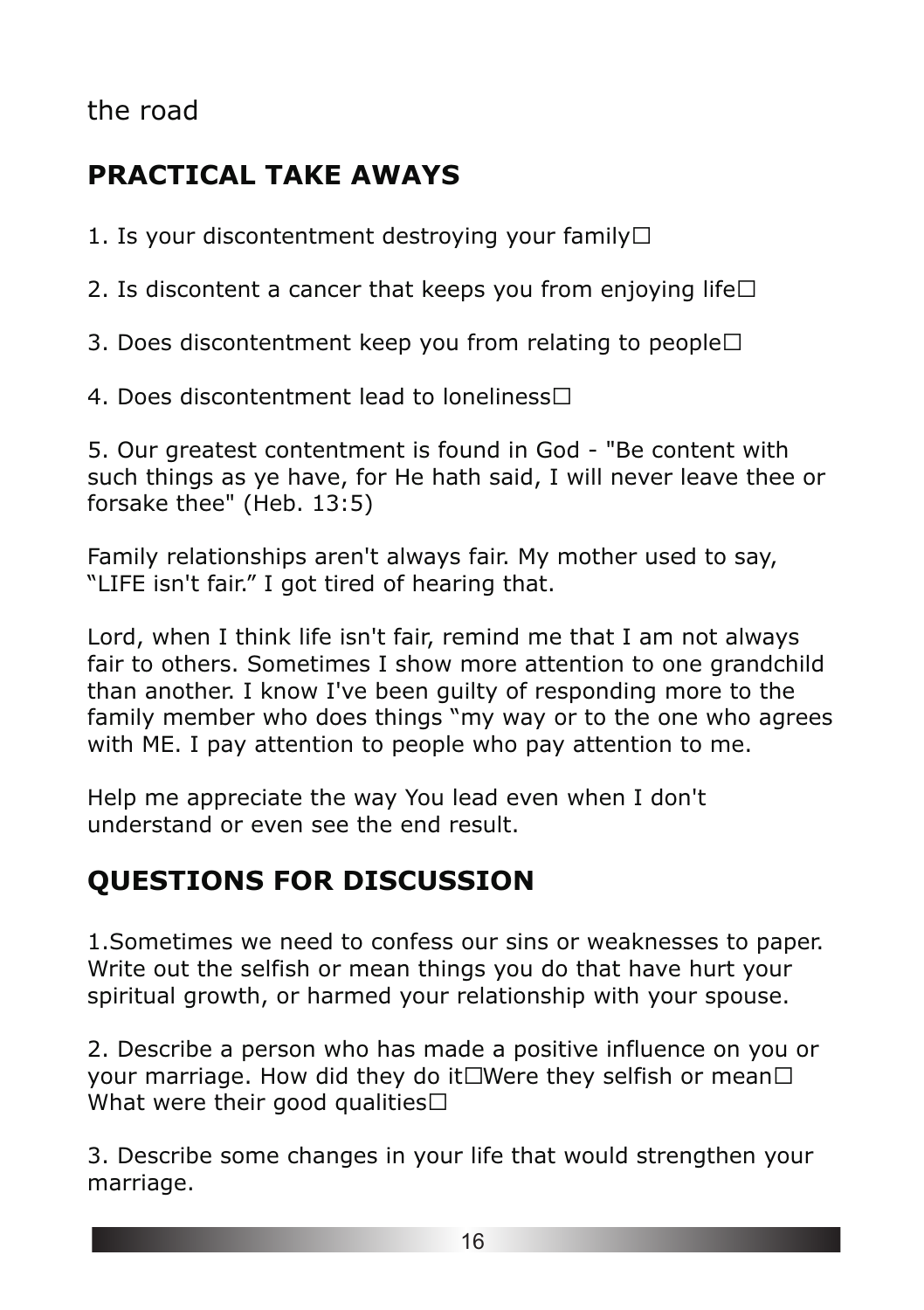4. Describe some changes in your spouse that you'd like to see happen. What can you do to influence a change in his/her life $\square$ Remembering fussing will not open them up to change, but rather, fussing will close them to your suggestions.

#### **PRAYER FOCUS**

- RAISING A FAMILY WHO WILL ALWAYS DO THINGS GOD'S WAY IS OUR GOAL
- TEACHING GODLY CONTENT AT HOME STARTS WITH BEING THE SAME TOWARDS EACH OTHER IN OUR MARRIAGE
- APPRECIATING EACH OTHER'S PRESENCE IN OUR LIVES MORE OFTEN WILL INSPIRE CHILDREN ALSO TO VALUE EACH OTHER AND NOT BE LOST IN SIBLING RIVALRY, ENVY AND BITTERNESS

#### \*\*\*\*\*\*\*\*

# **CASE STUDY FOR THE MARRIEDS'**

# **Lesson 6 CASE STUDY 1: NABAL & ABIGAIL 1 Samuel 25**

#### **Profile:**

Nabal was a wealthy man, but foolish, surly and mean in his dealings. His wife Abigail was wise, God-fearing and beautiful. Nabal got into trouble with King David by insulting the men David had sent. Abigail, with all her wisdom and humble spirit rescued Nabal from death.

#### **Abigail's qualities:**

- $\Box$  Abigail was submissive, in spite of a foolish husband was considerate - wise - God-fearing and humble.
- $\Box$  She's not frustrated not complaining, but accepted things in her stride.
- $\Box$  She saved her husband and her family from the attack of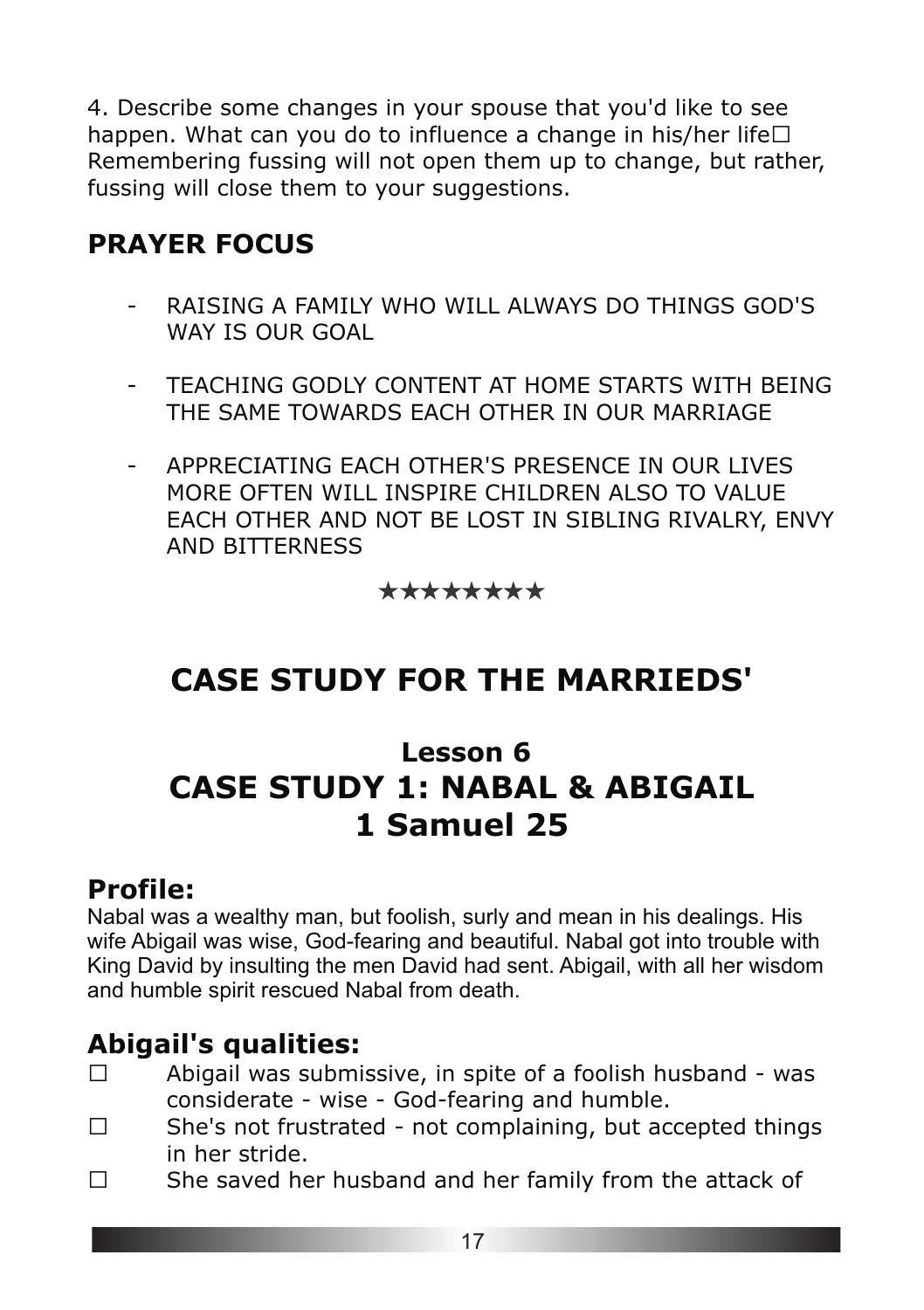David with her wise decision and humble heart.

- $\Box$  Abigail was not quitting not blaming her husband for her situations - wise with words
- $\Box$  She spoke to her husband with humility and at the right timing.

### **Questions:**

- $\Box$  If your spouse is un-spiritual, how are you handling the situations - are you blaming / complaining / feeling  $v$ ictimised $\Box$
- $\Box$  Are you grateful to God for your spouse $\Box$  If you are complaining / blaming - you are not spiritual and ungrateful.
- $\Box$  Are you handling the spouse God has given you in a spiritual way $\Box$
- $\Box$  Do you do spiritual things together  $\Box$  What do you do  $\Box$
- $\Box$  Do you get frustrated by any character of your spouse  $\Box$

### **Biblical principles:**

- $\Box$  1 Cor. 7: 12-16
- $\Box$  Galatians 6:1
- $\Box$  Mark 10:14
- $\Box$  1 Timothy 4:16

\*\*\*\*\*\*\*\*

### **Lesson 7 CASE STUDY 2: NOAH & FAMILY Genesis 6-9**

#### **Profile:**

Noah was a righteous man - living among evil and corrupt people. God used Noah to build an ark to save his family and the animals. Noah obeyed God and did exactly what was said. God destroyed the earth and all that's in it by water but obeyed Noah's family.

# **Noah's qualities:**

- $\Box$  Noah was righteous blameless among the people of his time.
- $\Box$  He walked with God and feared him. Though the earth was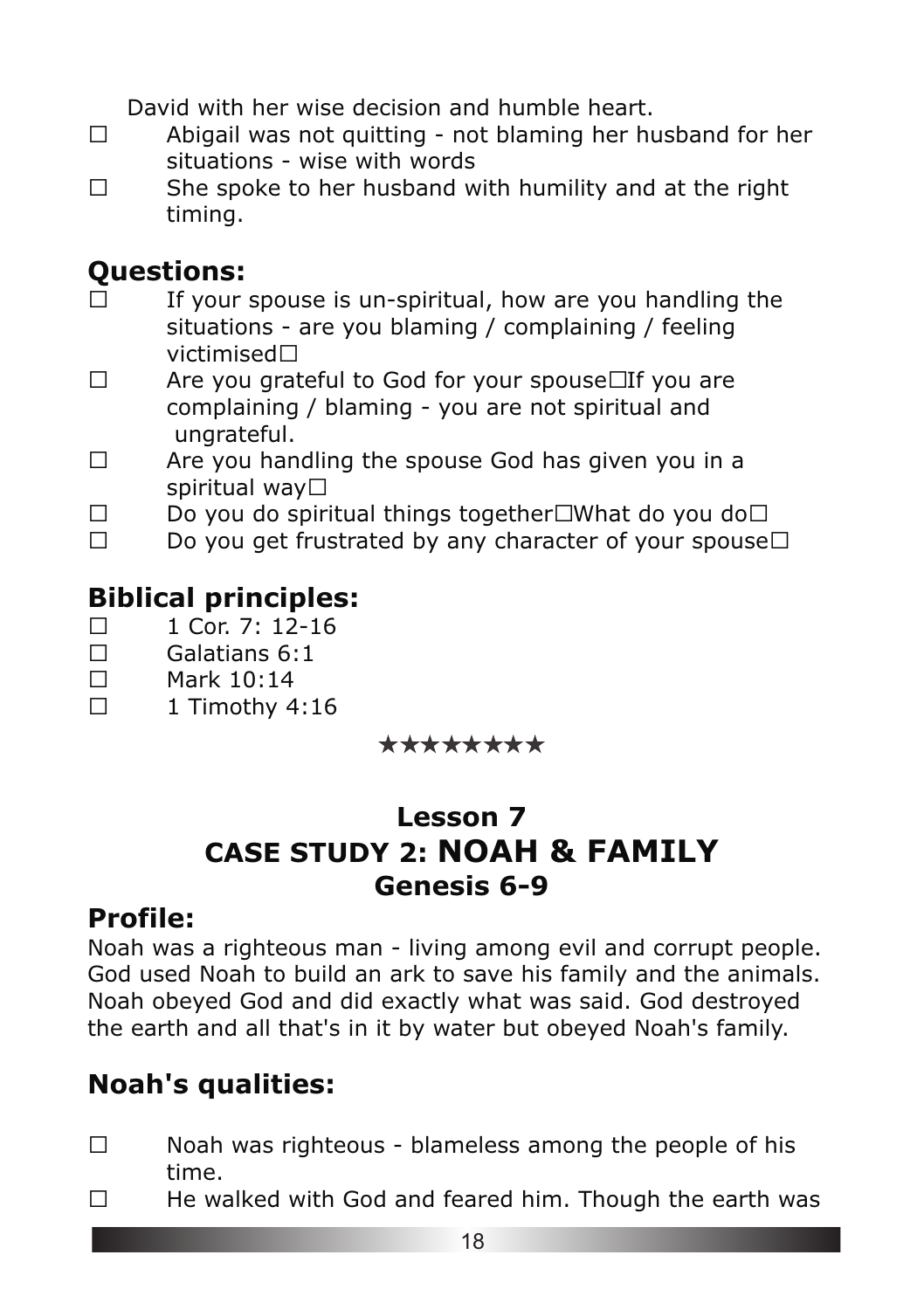corrupt and full of violence - he was found righteous in the eyes of God.

- $\Box$  He did not allow his family to slip into the standard of the world.
- $\Box$  It's a great responsibility as a parent especially the father to raise the family in Godly fear for God.
- $\Box$  Noah's sons believed and entered the ark though it sound foolish. Noah has put in the fear of God in the hearts of his sons
- $\Box$  Noah 'd invested considerable amount of time to teach about God and his righteousness as the whole community he lived with is corrupt and evil in every way.

# **Questions:**

- $\Box$  How is your practise of righteousness in your home  $\Box$
- $\Box$  Do your children find you compromising in your honesty<sup>ID</sup>o your children find you righteous and blameless?
- $\Box$  How much time do you invest in a week to teach your children about God and his ways $\Box$
- $\Box$  What are the efforts you are making towards your family to bring righteousness and spirituality $\Box$
- $\Box$  Do you believe in Biblical discipline towards your kids $\Box$

### **Biblical principles:**

- $\Box$  Deuteronomy 6:4-9
- $\Box$  Deuteronomy 6:1, 2
- $\Box$  Matthew 6:31-33
- $\Box$  1 Timothy 3:4-5
- $\Box$  Proverbs 22:6, 23:13, 29:15
- $\Box$  Mark 10:14
- $\Box$  1 Timothy 4:16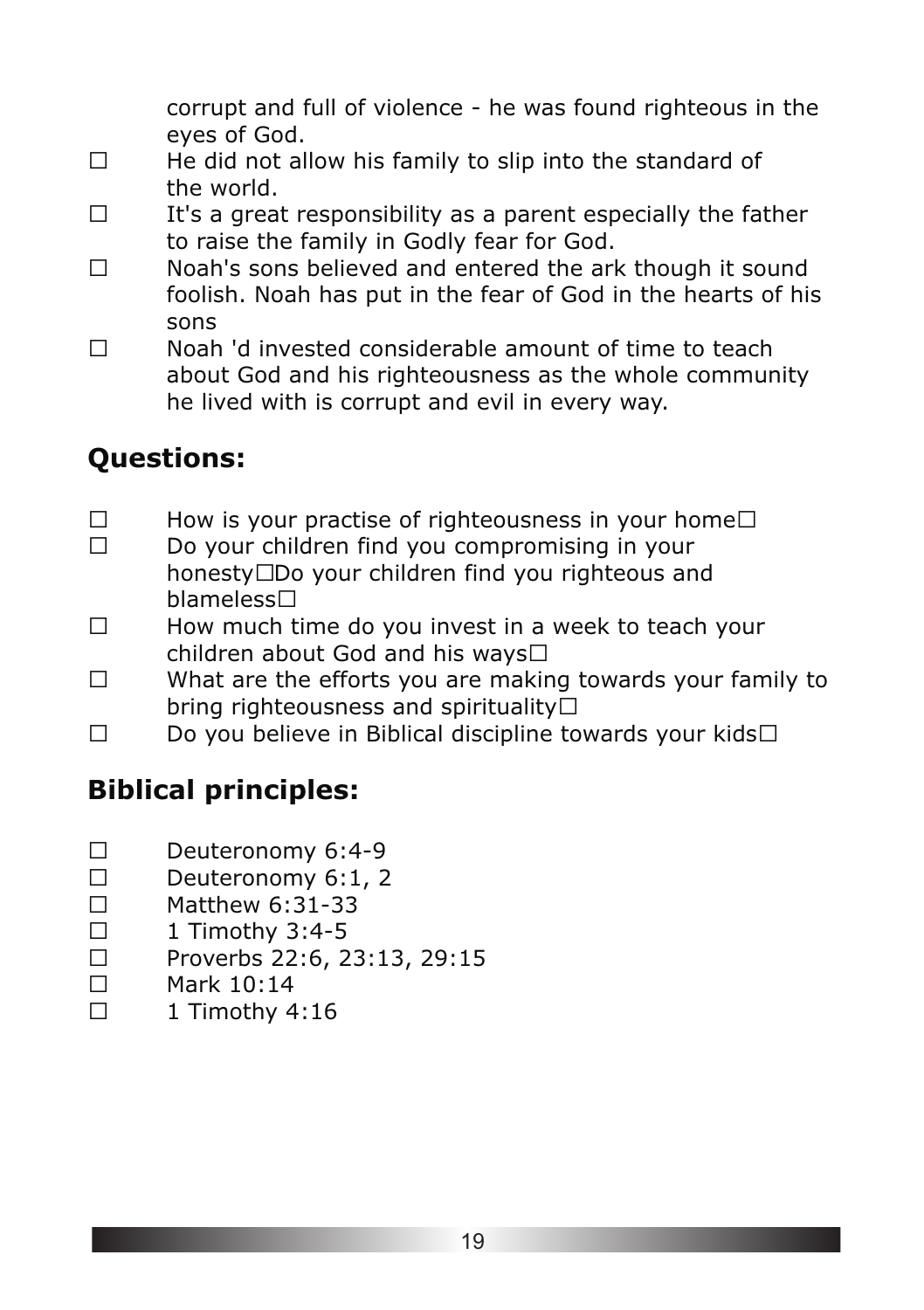# **Lesson 8 CASE STUDY 3: ELI & SONS 1 Samuel 2:12-36**

#### **Profile:**

Eli was a priest in the temple of God. His sons Hophni and Phinihas also served as priests to the Lord. Eli's sons were wicked men and had no regard for the LORD. The sins of the young men were very great in the LORD'S sight, for they were treating the LORD'S offering with contempt. They even committed adultery with a woman who served in the entrance of the Tent of Meeting. Eli failed to restrain them. God brought in disciple by killing both the sons on the same day.

#### **Lesson:**

- $\Box$  Eli's sons did evil though they were priests of the Lord.
- $\Box$  V13, 22: Eli knew about it, but failed to restrain them.
- $\Box$  We can see lack of discipline towards the sons and lack of indignity toward sin made Eli not to restrain his sons from their sins.
- $\Box$  The whole of Israel knew about this wickedness, but Eli filed to take any action.
- $\Box$  The words of discipline were too soft.
- $\Box$  As a father Eli failed in the role of disciplining his sons and he failed to teach and impress on them the Laws of God.
- $\Box$  Though coming from priestly family, Eli failed too protect the sanctity of the offerings and protect those serving the Lord.

### **Questions:**

- $\square$  What's conviction about Biblical discipline for your children $\square$ How consistent are you in your discipline $\square$
- $\square$  Do you know your children's friends $\square$
- $\Box$  Are there frequent complaints about your child's misbehaviour from those outside $\Box$  How are you handling  $them<sub>1</sub>$
- $\Box$  Do you spend constructive time with your children every week - teaching them from the Bible $\square$
- $\Box$  Does your wife / disciples feel you are too soft with your children's discipline $\square$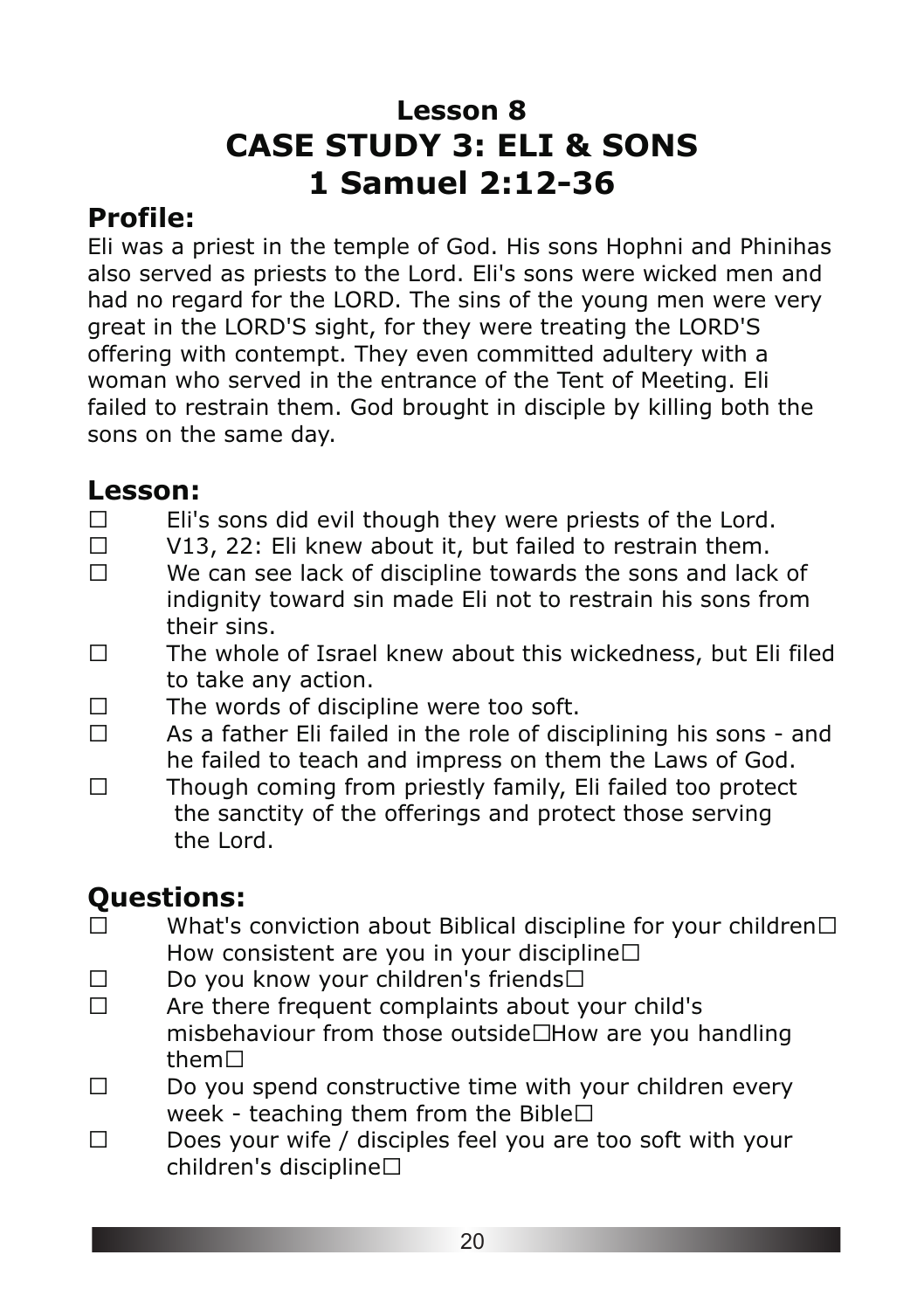### **Biblical principles:**

 $\Box$  Ephesians 6:4  $\Box$  Proverbs 22:6  $\Box$  Proverbs 23:13, 14

\*\*\*\*\*\*\*\*

### **Lesson 9 ISAAC AND REBEKAH**

#### **SCRIPTURE STUDY**

Genesis 24: 1–35 Genesis 24: 1-29; 35

### **INTRODUCTION**

Isaac was the son of a powerful father and Rebekah was from the right family. They began their marriage right but drifted apart over the years and ended up hurting one another.

#### **TENDER BEGINNING**

1. What is the first step to marriage $\Box$ "You shall not take a wife for my son from the daughters of the Canaanites . . . go to my country . . . take a wife for my son" (Gen. 24:3, 4) - Separation - Canaanites were immoral, filthy, and doomed for destruction

2. While we do not choose our children's mates, we must teach them it is imperative to marry believers. (I Cor 7:30; II Cor 6:14)

3. What is the best way to ensure our children get the right mate $\square$ "And he said, 'O Lord God of my master Abraham, I pray thee, send me good speed this day'" (Gen. 24:12) - Prayer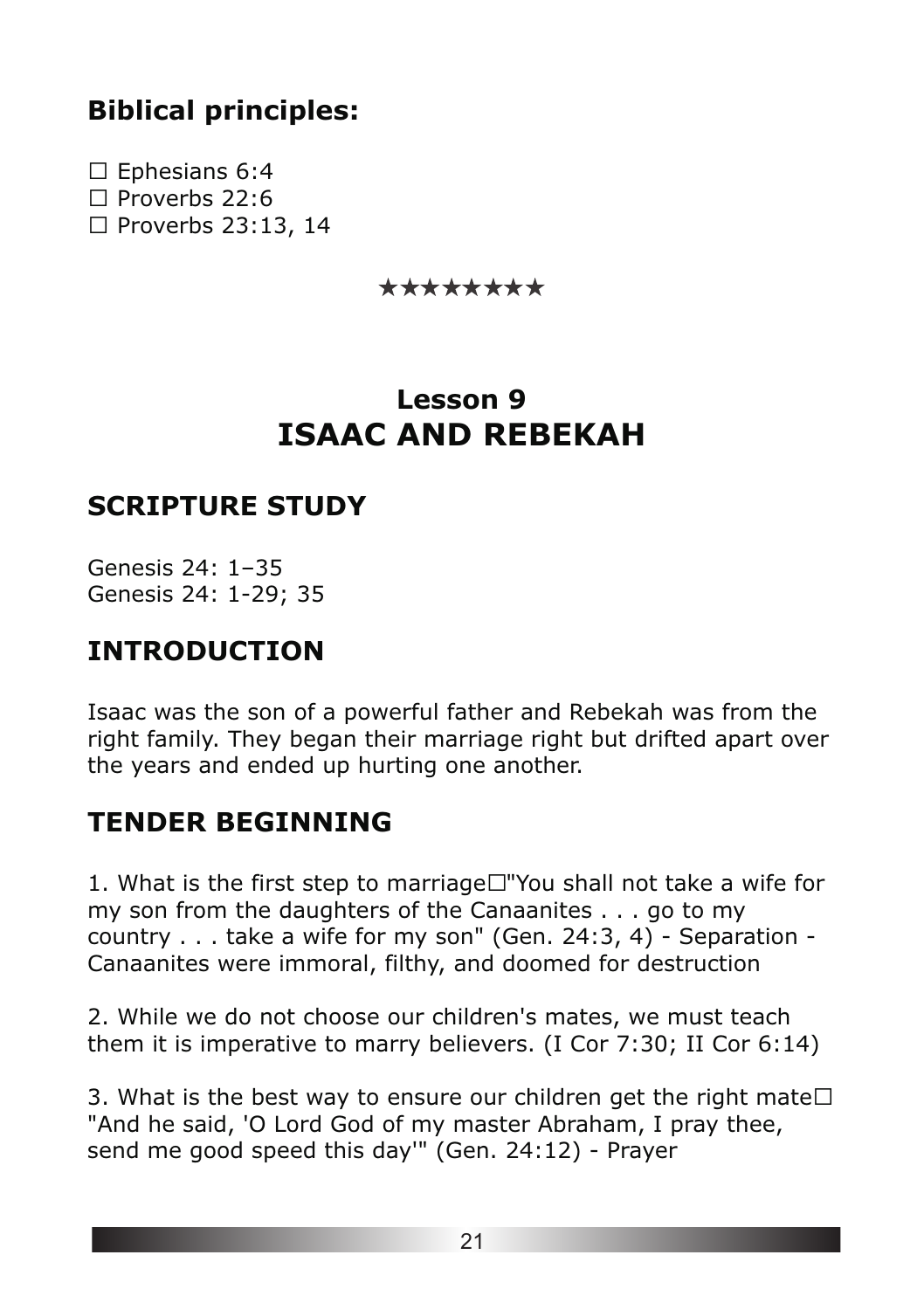### **WHAT WERE REBEKAH'S QUALITIES?**

- a. Beautiful (v.16)
- $b.$  Virgin  $(v.16)$
- c. Energetic (v.17)
- d. Friendly, outgoing (v.17)
- e. Unselfish (v.18)
- f. Hard worker (v.19)
- g. Decisive (v.58)

### **WHAT WERE ISAAC'S QUALITIES?**

- a. God-fearing (26:25)
- b. Quiet and non-confrontational (26:22)
- c. Inherited money and position (24:36)
- d. Meditative and reserved (24:63)
- e. Sense of divine purpose (26:24-29)

#### **DESCRIBE THIS MARRIAGE?** OPPOSITES ATTRACT

### **WHAT DID THEY DO RIGHT?**

- a. Respected customs (24:65)
- b. Respected family (24:67)
- c. They loved one another (24:67)
- d. They were always tender to each other (26:8)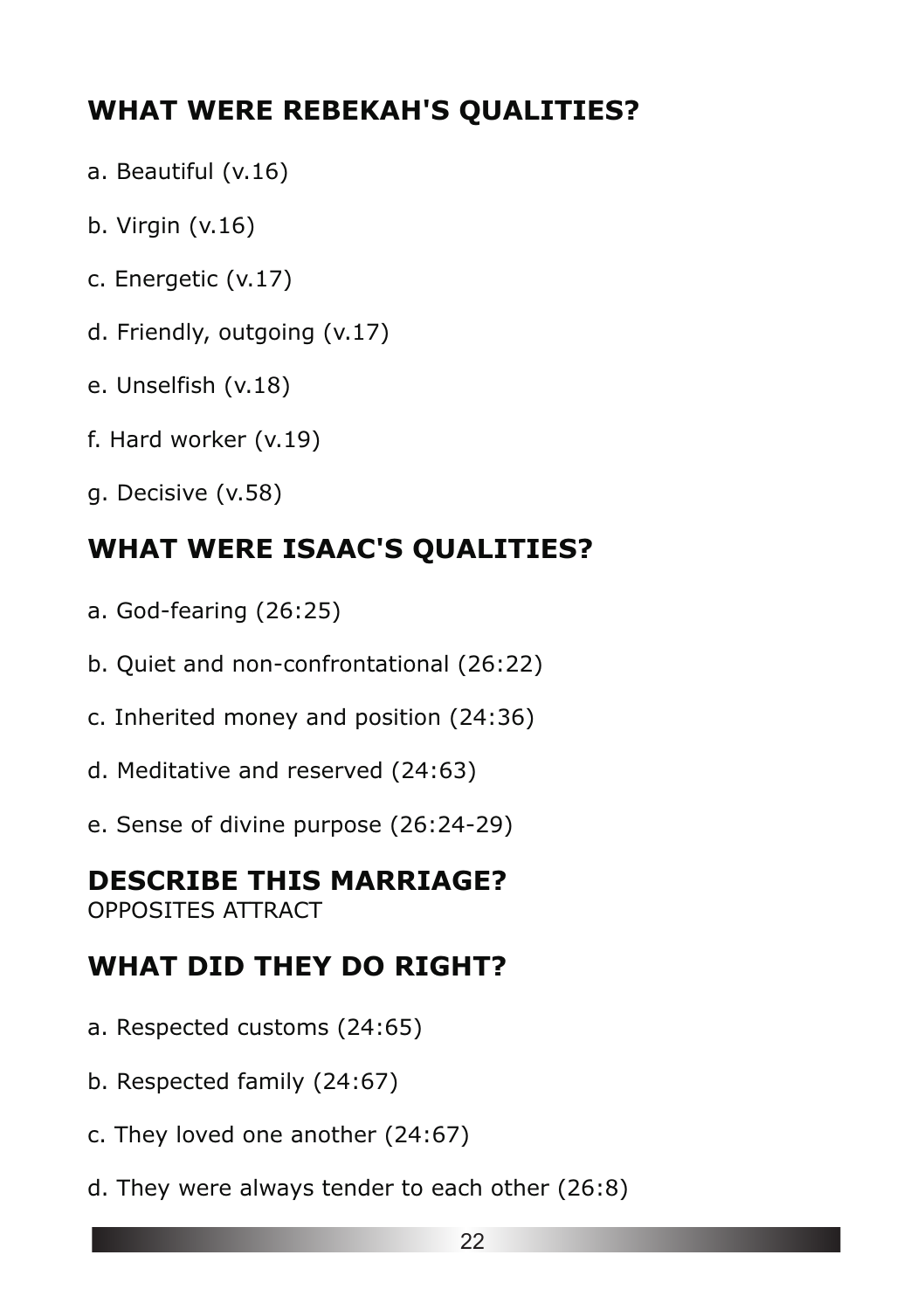### **THEIR MAIN PROBLEMS**

*1. What was their first problem? She was barren (25:21) - Lack of children*

- a. Children never solve a problem
- B. Children sometimes accentuate a problem
- c. Children can bring together

*2. What compounded their problem? Her bubbling personality and his retiring ways led to no communication*

- a. He never wanted to talk about it
- b. She was driven to desperate measures

*3. What were the results of the violent pregnancy? "The children struggled together within her; and she said, 'If it be so, why am I thus?'" (25:22)*

a. As an answer to prayer, she was told, "The older will serve the younger" (25:23) - She never told Isaac

- b. Silent husbands makes wives react
- (1) Nag
- (2) Secretive
- (3) Complain
- *4. How can couples build better communication?*
- a. You talk but do not push. Give an opportunity to talk
- b. Do not judge when he does talk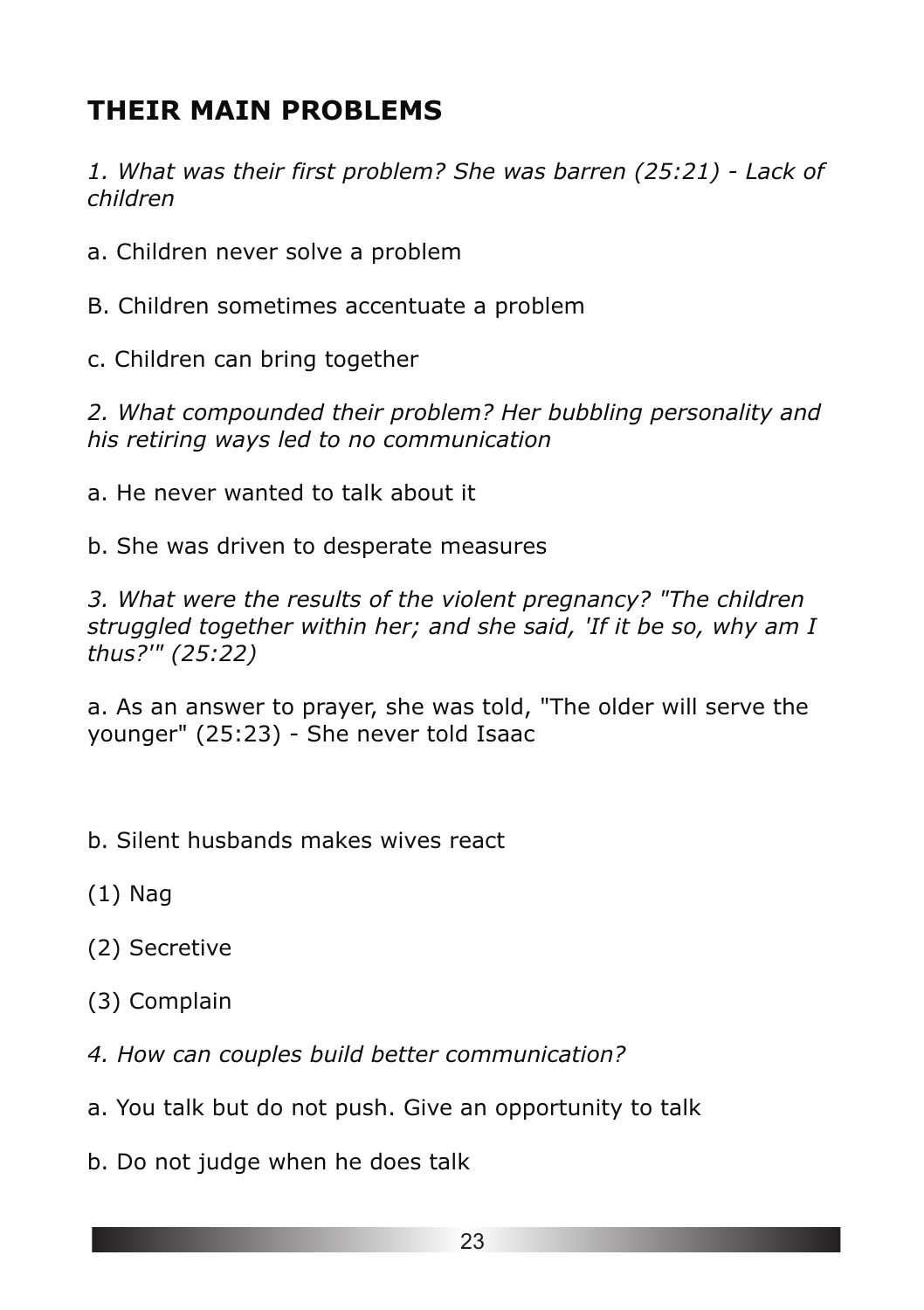- c. If you disagree, be kind, respectful, without sarcasm
- d. Try to understand him instead of being understood
- e. Do not jump to conclusions

f. Do not nag (it's the number one communication killer)

### **USING CHILDREN TO SATISFY YOUR NEED**

"Isaac loved Esau, because he did eat of his venison: but Rebekah loved Jacob" (25:28)

1. Where did it start $\square$ "Sarah . . . my son, (i.e., Isaac)" (21:10). "Abraham . . . his son, (i.e., Ishmael)" (21:11) - The problem of the parents resurfaces in the children.

2. Isaac took pride in Esau's rugged ways and vicariously withdrew. Rebekah enjoyed companionship with Jacob that she never had in her husband - Pathetic arrangement

3. What happened to the parents $\Box A$  dominant mother and a passive father.

4. What happened to the children $\Box$  Parental favoritism results in personality problems.

- 5. How did the parents treat each child $\Box$
- a. Their child pampered and over indulged

b. The other child criticized and rejected

- 6. How did each boy rebel against his parents  $\Box$
- a. Jacob stole the birthright (26:29-34)
- b. Esau married two Hittite women

C. Non-confrontational Isaac just sat eating his venison - Retreated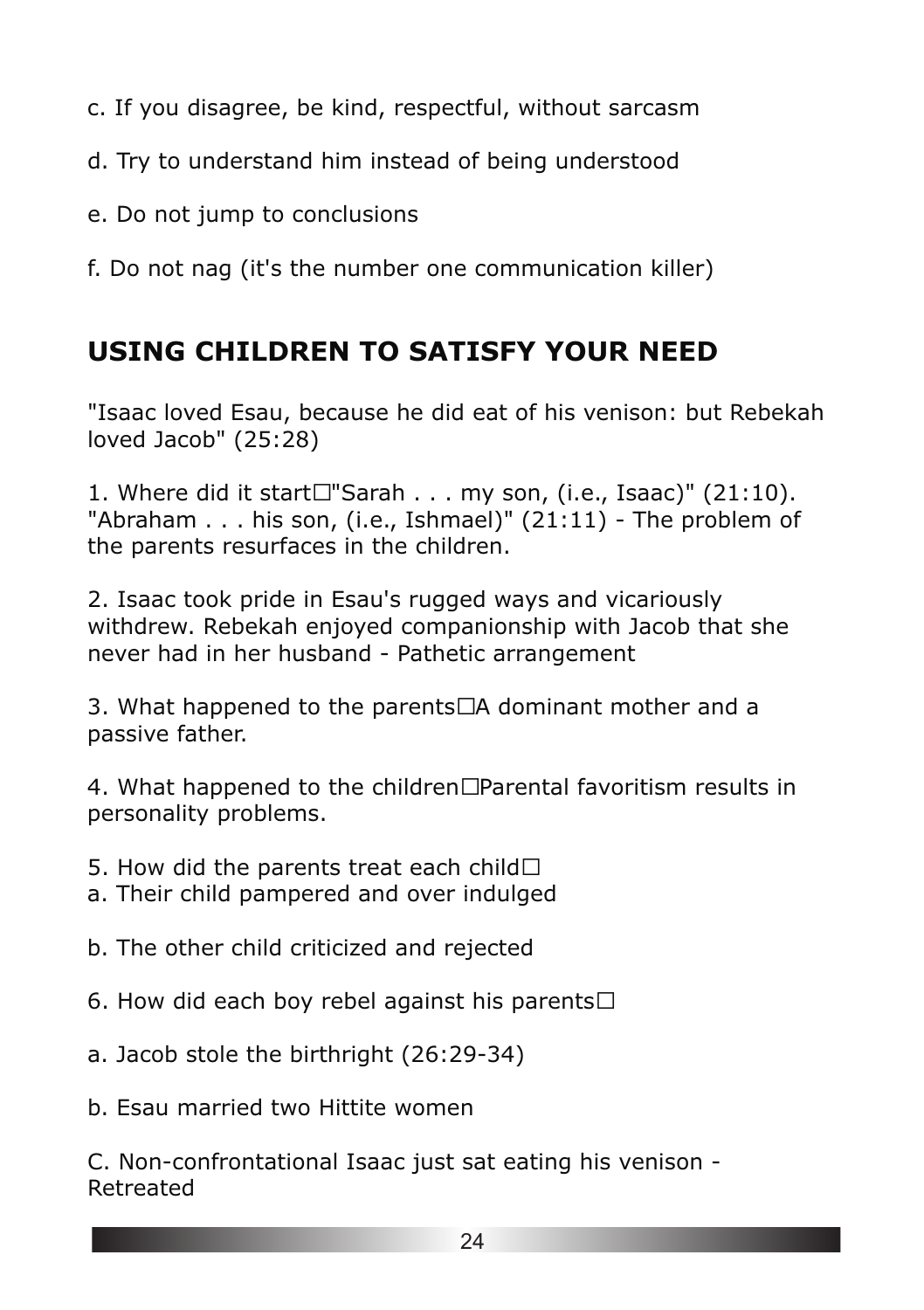- d. Perfect time to talk it over
- e. If parents won't face a problem, it gets bigger

7. The problem returns

a. Isaac secretly plans to bless Esau (27:1-4)

b. Rebekah still hasn't told her husband Isaac is God's chosen (Rom 9:12)

c. The home was built on dishonesty and deceit

- d. A home flourishes on love and honesty
- 8. The awful results

a. Timid Jacob is afraid his father will find out, and then curse him rather then blessing him. Rebekah said, "I will take the curse" - Sounds sacrificial but is emotionally sick

b. Isaac trembled but would not reverse himself - "By faith, Isaac blessed Jacob" (Heb. 11:20)

c. Esau hates Jacob, vows to kill him (27:41)

d. Rebekah still covers up - "I am tired of living with the daughters of Heth, if Jacob takes a wife from the daughters of Heth . . . what will my life be to me" (27:46 NIV)

e. Rebekah alienates her husband, estranges her first-born son, and sends Jacob away but never sees him again

#### **LESSONS FOR HUSBAND AND WIVES TO TAKE AWAY**

a. It does not matter who is at fault - Stop drifting apart

b. Turn around and say I need you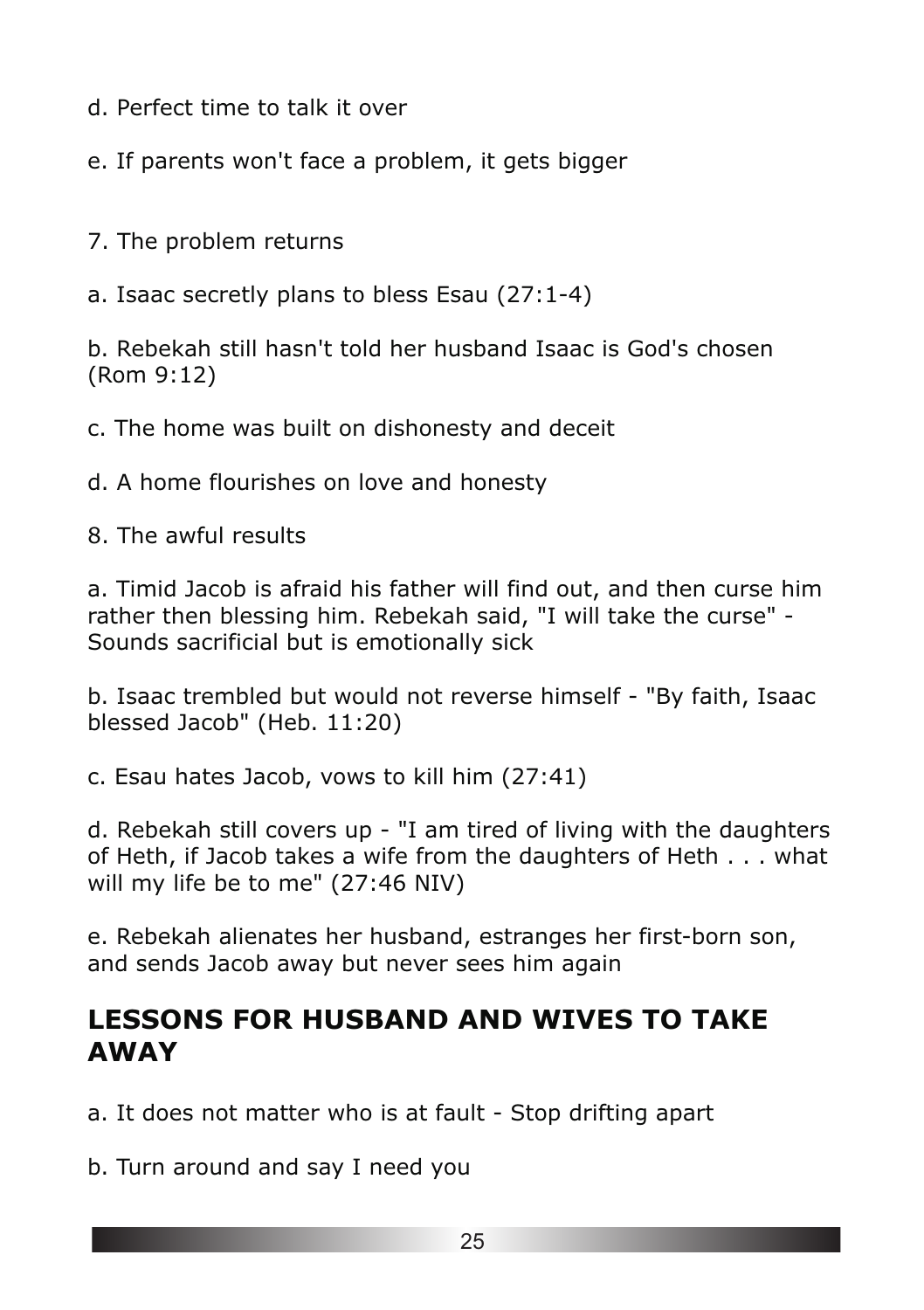- c. Share your ideas and dreams with your mate
- d. Talk about problems and struggles

## **PRAYER FOCUS**

Lord, as I look at Rebekah, I'm so sorry for times I've just used my own selfishness and jealousy of someone to overtake my thoughts and my decisions. Please forgive me. Thank you for my husband's love.

### **QUESTIONS FOR DISCUSSION**

1.Write some occasions where you've had great communication in the past. Why was it wonderful $\Box$ 

2. What are some outward things that block communication between you and your spouse $\square$ 

3. What will you do differently to more aggressively communicate with your spouse this week $\square$ 

4. What are some of your traits that make for good  $common$   $Or$  Poor communication $\Box$ 

### **PRAYER FOCUS**

HELP US UNDERSTAND THAT WE ARE RESPONSIBLE TO RAISE A GODLY GENERATION.WHAT WE SOW IS WHAT WE REAP. "SAVE YOURSELF FROM THIS CORRUPT GENERATION" - STARTS FROM OUR LIVES AS PARENTS AT HOME **AMFNI**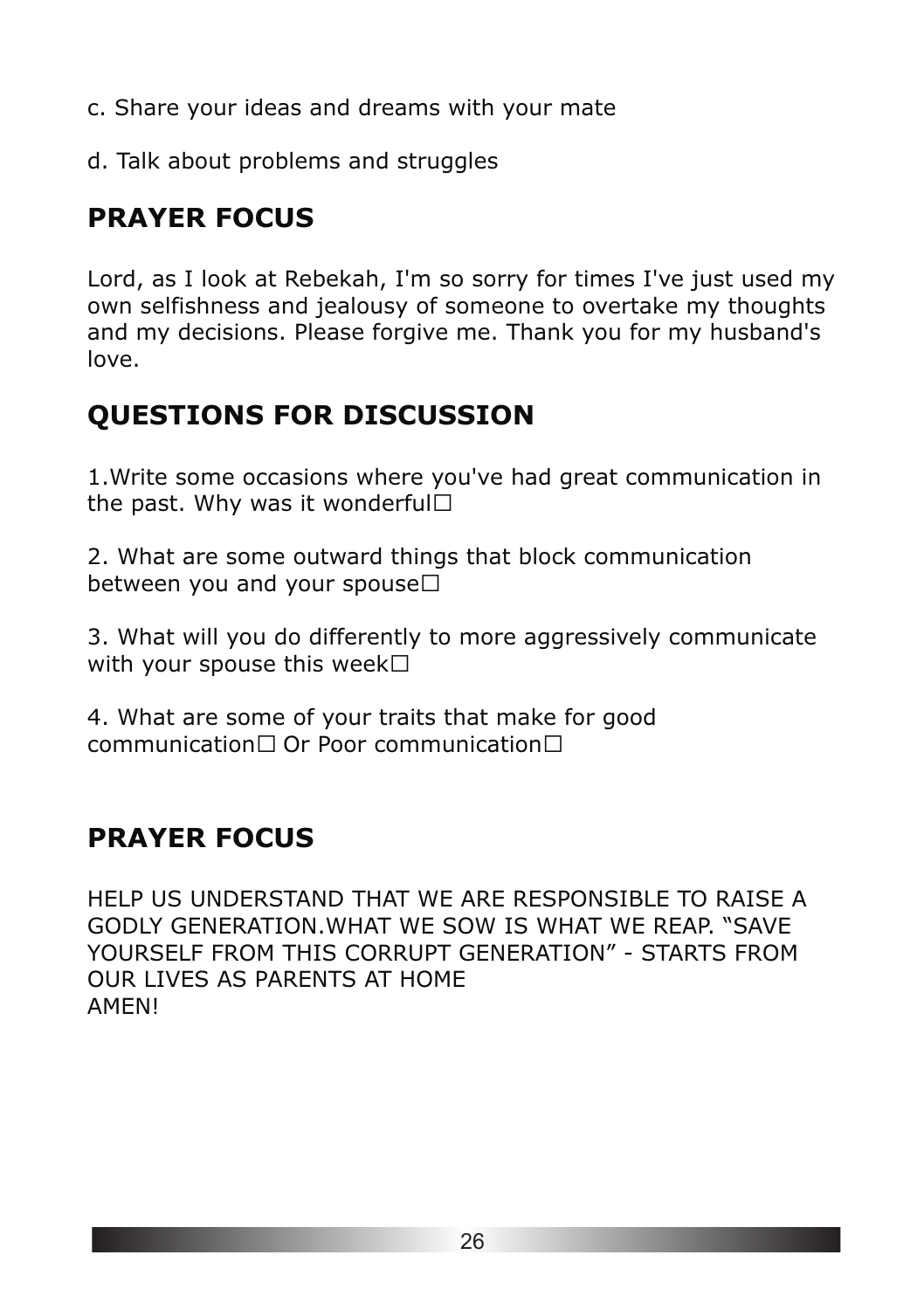# **Lesson 10 ABRAHAM and SARAH**

#### **INTRODUCTION**

Abraham and Sarah are known to be one of the greatest couples in the bible.

Abraham was a friend of GOD & talked with God face to face.

Rom 4:17 - As it is written, I have made you a father of many nations. He is our father in the sight of God, in whom he believes

Rom 4:17 - As it is written, I have made you a father of many nations. He is our father in the sight of God, in whom he believes. He is the father of faith & Sarah is known to be a godly and submissive to her husband.

1Pet 3:6 - Like Sarah, who obeyed Abraham and called him her master, you are her daughter if you do what is right and do not give way to fear.

### **THEIR STRENGTHS**

- $\Box$  When called to leave his comfortable life [Gen 12:1-..], Abraham trusted God & walked with faith to be led by God.
- $\Box$  He trusted God wholeheartedly because of his great walk with God.
- $\Box$  Sarah was submissive to God and her husband, allowing him to lead her [1 Pet 3:5-6]
- $\Box$  When parting with Lot, Abraham again walked by faith and not by sight unlike Lot, trusting fully in God [Gen 13:1]
- $\Box$  Abraham could even persuade God to change his mind and not destroy Sodom & Gomorrah through his earnest prayers [Gen 18:16-33]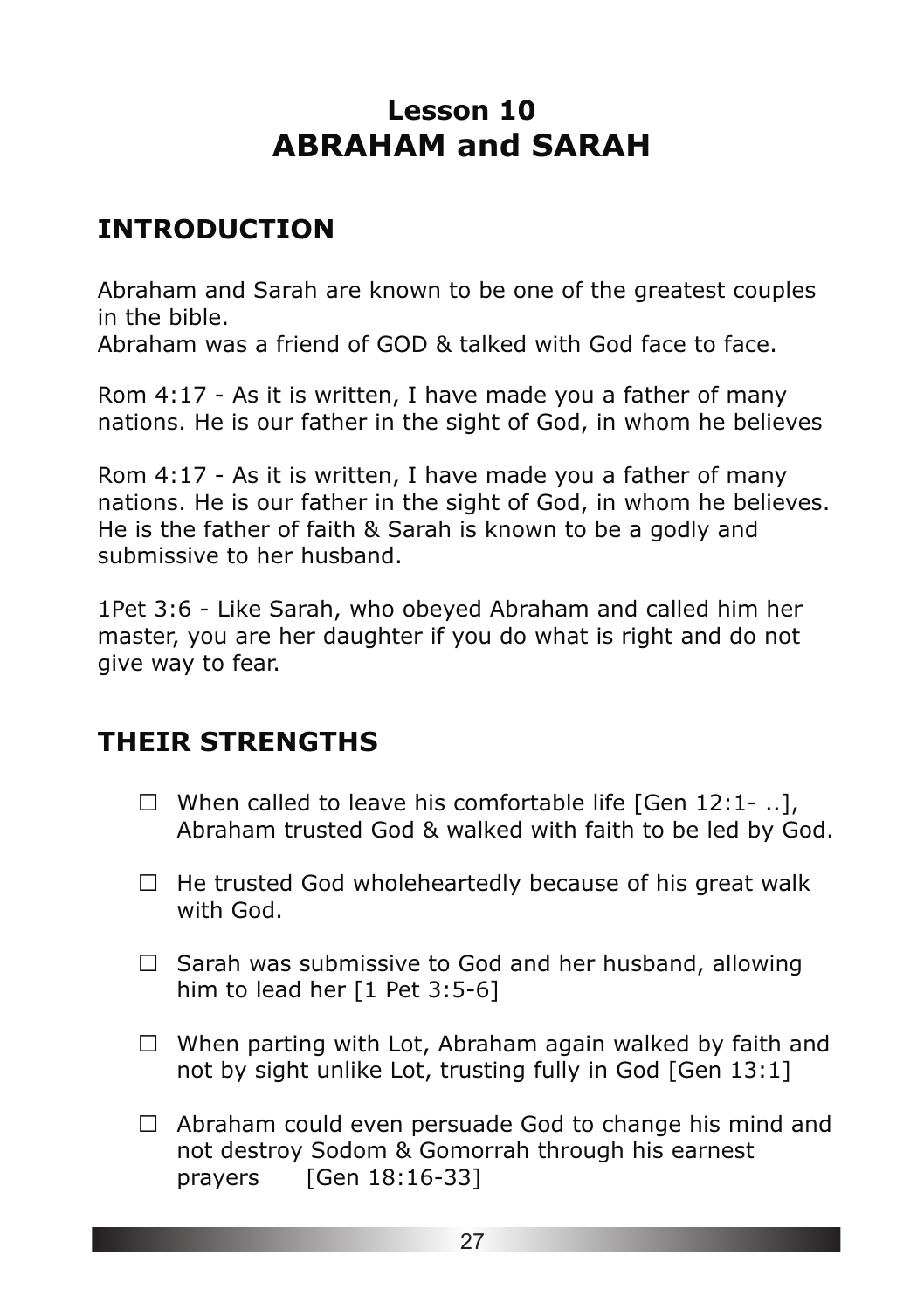- $\Box$  In order to obey God, Abraham went ahead to sacrifice his only son [Gen 22 & Heb 11:17-19]
- $\Box$  Abraham believed without doubting GOD' promises

#### **THEIR WEAKNESSES**

- □ Abraham agreed to Sarah's plans & slept with a slave for descendants
- $\Box$  Sarah doubted God' promise of motherhood; she laughed at God
- $\Box$  They considered their physical weaknesses to be bigger than the power of God's promise & future plans
- $\Box$  When confronted by God, Sarah lied to God instead of apologizing. She wanted to look good before God and feared looking bad

#### **PRACTICLE IMPLEMENTATIONS**

- $\Box$  Abraham & Sarah were united in their faith & walk with God. They helped each other to be godly
- $\Box$  They were warm & hospitable and God was pleased by these qualities. God blessed them by removing their barrenness [Gen18:1-10]
- $\Box$  They were willing to sacrifice their most treasured possession - their only son to obey God
- $\Box$  They are the best example of a godly family, trusting God in everything